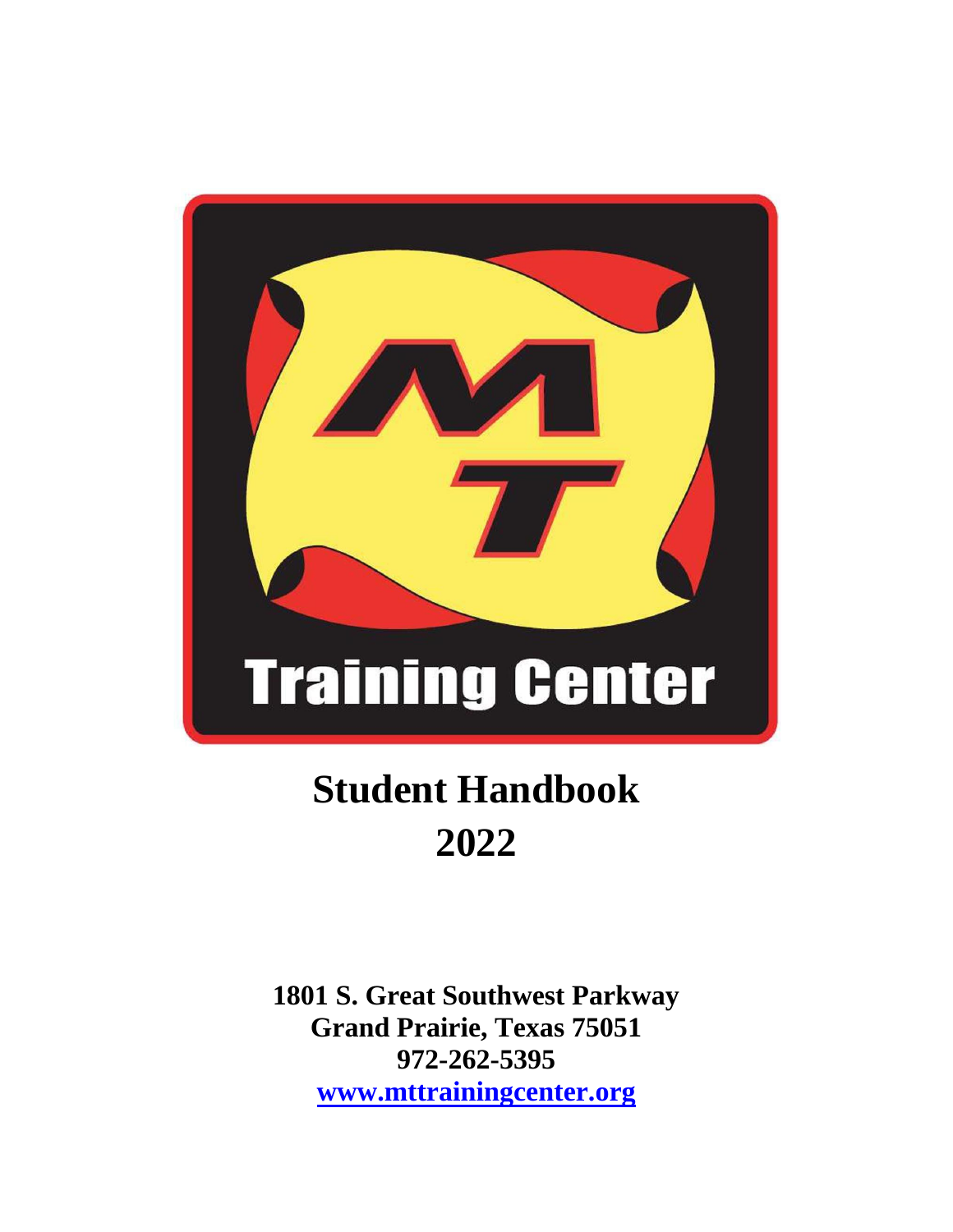| <b>Table of Contents</b>                                           |  |
|--------------------------------------------------------------------|--|
|                                                                    |  |
|                                                                    |  |
|                                                                    |  |
|                                                                    |  |
|                                                                    |  |
|                                                                    |  |
|                                                                    |  |
|                                                                    |  |
|                                                                    |  |
|                                                                    |  |
|                                                                    |  |
|                                                                    |  |
| <b>MANAGEMENT OF ADMINISTRATION AND EDUCATIONAL INFORMATION  8</b> |  |
|                                                                    |  |
|                                                                    |  |
|                                                                    |  |
|                                                                    |  |
|                                                                    |  |
|                                                                    |  |
|                                                                    |  |
|                                                                    |  |
|                                                                    |  |
|                                                                    |  |
|                                                                    |  |
|                                                                    |  |
|                                                                    |  |
|                                                                    |  |
|                                                                    |  |
|                                                                    |  |
|                                                                    |  |
|                                                                    |  |
|                                                                    |  |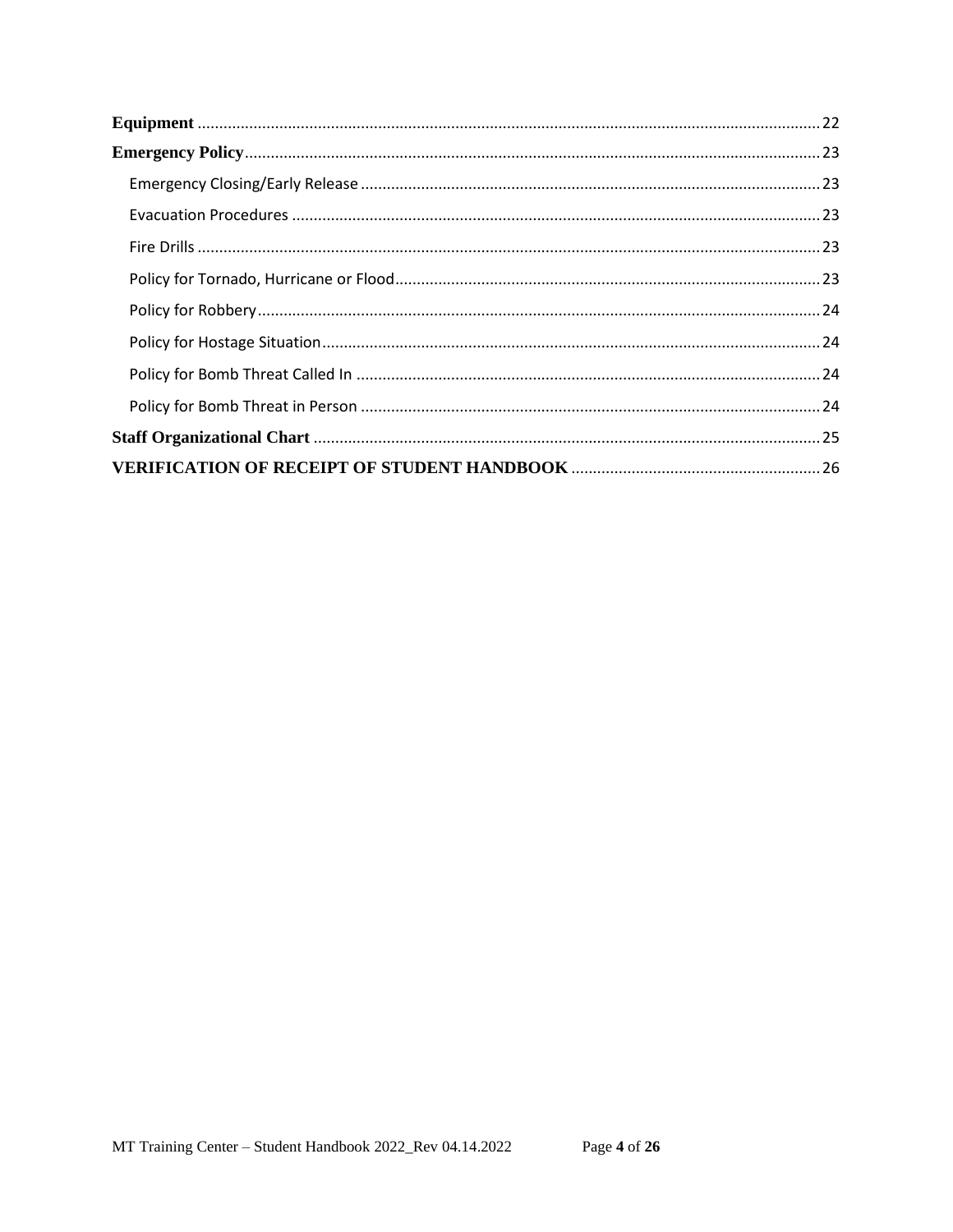#### <span id="page-4-0"></span>**WELCOME**

Welcome and thank you for choosing to enroll with MT Training Center. We are committed to helping you successfully complete your studies by providing a quality learning experience. This handbook has been designed to provide you with information on our policies and procedures that may assist you while you are completing your training with us. Full details of MT Training Center policies and procedures are available upon request.

On behalf of the staff, we wish you a successful and enjoyable program(s) of study at MT Training Center.

### <span id="page-4-1"></span>**PURPOSE**

This information handbook contains important details regarding the school and it's policies. It is used as a major part of your induction into MT Training Center Training programs. Please read all of it and ask questions about anything you do not understand.

#### <span id="page-4-2"></span>**WHAT IS MT TRAINING CENTER?**

MT Training Center is a specialist occupational training facility with its offices and training center at 1801 S. Great Southwest Parkway, Grand Prairie, Texas 75051.

# <span id="page-4-3"></span>**MT TRAINING CENTER'S MISSION**

The MT Training Center is committed to assisting students with little or no background in their chosen field and providing the requisite training necessary for them to achieve, at a minimum, an entry-level position in their profession. At the same time, we strive to refine the skills of students who possess a more advanced knowledge allowing those individuals to advance and excel in their preferred career.

The School provides learning opportunities which meet the needs of our service delivery area through quality technical education programs and services by utilizing the following:

- Qualified faculty and staff;
- Training and skills developed in the workplace through traditional delivery methods;
- Local business and industry collaborations to provide accurate real-world training;
- Quality student services, administrative support, educational facilities, and library resources using state-of-the-art equipment and technology;
- Access to adult literacy training; and
- Lifelong learning through contributions to the educational culture of the communities served

# <span id="page-4-4"></span>**QUALITY MANAGEMENT FOCUS**

MT Training Center has a commitment to providing quality service and a focus on continuous improvement. We value feedback from students, staff and employers for incorporation into future programs.

#### <span id="page-4-5"></span>**CONTACTS**

1801 S. Great Southwest Pkwy., Grand Prairie, Texas 75051 Telephone: (972) 262-5395 Fax: (972) 606-2563 Web: [www.mttrainingcenter.org](http://www.mttrainingcenter.org/)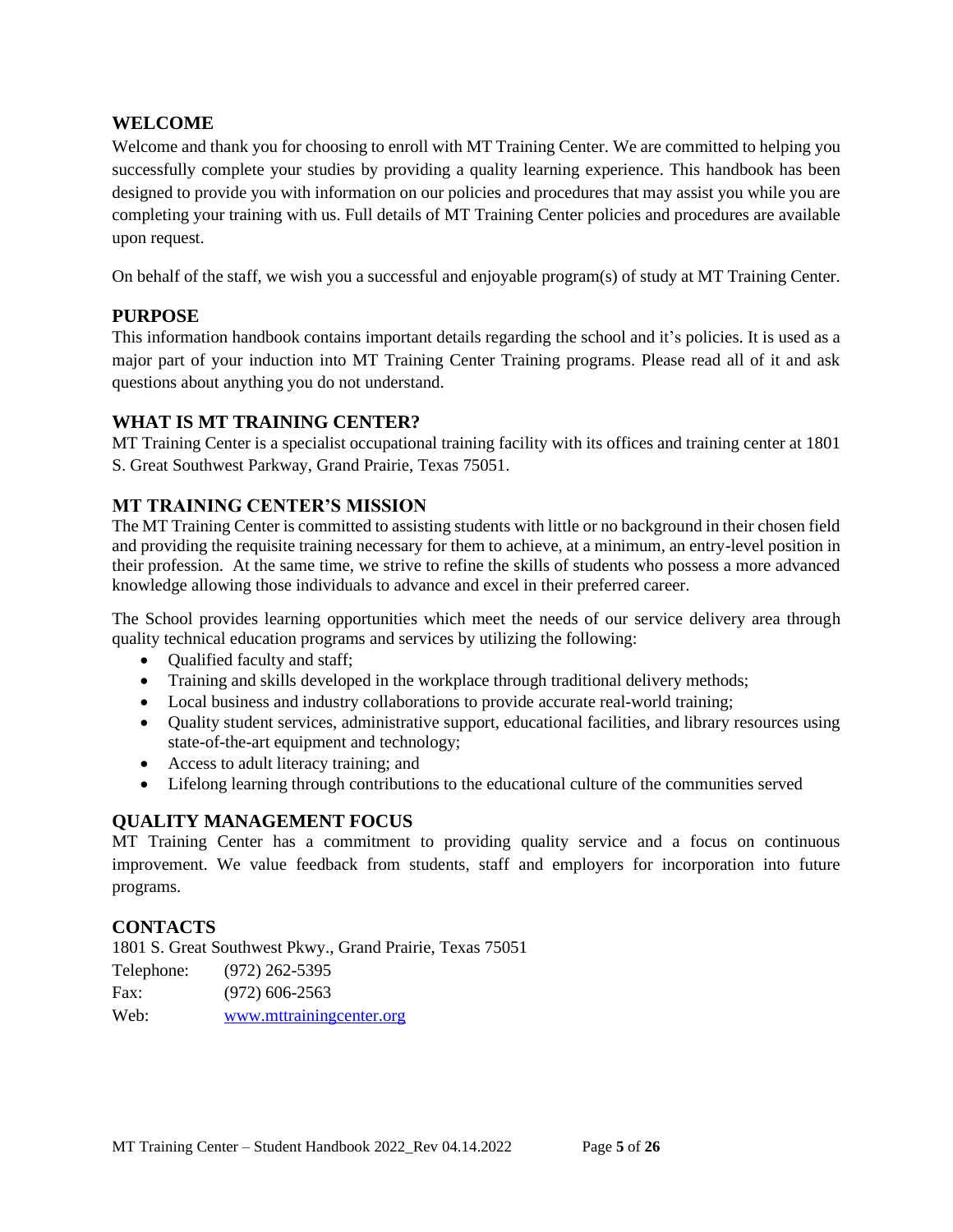#### <span id="page-5-0"></span>**HOURS OF OPERATION**

Monday – Friday 7:00AM – 5:00PM

# <span id="page-5-1"></span>**CALENDAR**

The following holidays are observed by the MT Training Center. Classes will not be held on these days: New Years Day (January 1) Martin Luther King Day (January 17) Good Friday (April 15) Cinco de Mayo (May 5) Memorial Day (May 30) Juneteenth (June 20) Independence Day (July 4) Labor Day (September 5) Veteran's Day (November 11) Thanksgiving Break (November 23-25) Christmas Break (December 23-December 26) *Additional holidays may be declared by the Chief Administrative Officer.*

# <span id="page-5-2"></span>**ADMINISTRATION AND STAFF**

**Proprietor Chief Executive Officer** Melissa Cuellar and Jeffrey S. Crocoll, D.C. Melissa Cuellar

**Chief Administrative Officer Director** 

Irma Rodriguez Douglas Strawn

Olufunke Filani **Anita Cantu** 

**Community Outreach Data Coordinator** Alicia Gonzalez Erica Salto

# **Human Resources Director/Career Placement Specialist**

Gabrielle Roseman

#### **Instructors:**

<span id="page-5-3"></span>Justin Mooney Jacob Way Miguel Loredo Seumas Hanna Michael Sims Robert Belcher Charles Bush Michael Tulowitzki James Rutherford Samuel Eden **Auburn Hegger** Yvonne Nino

#### **INSTITUTIONAL ADVISORY BOARD**

<span id="page-5-4"></span>Dr. Ronnie Shade Dr. Albert Daniel, D.C. Judy Hanks, Director Lydia Reyna, TWC Manager Rachel Burhe, Director

**Bursar Senior Representative** 

# **Registrar Social Media Coordinator**

Trina Jenkins Kenny Roseman Alicia Gonzalez

Martin Cuellar Martin Cuellar **Director of Admissions Director of Financial Aid**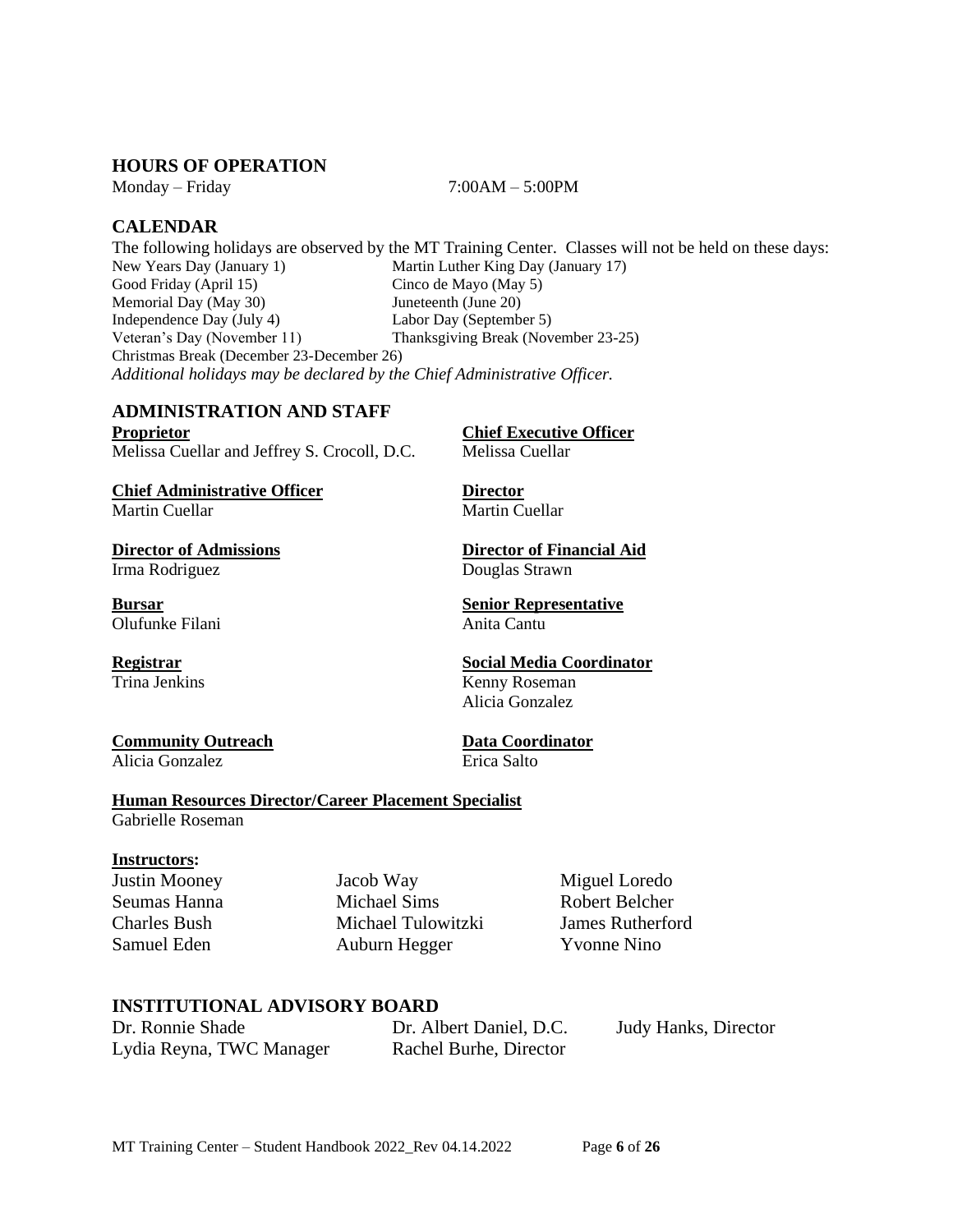# **ACCREDITATION AND LICENSURE**

#### **Accreditation**

MT Training Center, hereby referred to as MTTC, is accredited by the Council on Occupational Education – **COE.**

> Council on Occupational Education 7840 Roswell Road, Bldg. 300, Suite 325 Atlanta, GA 30350 (800) 917-2081 Fax (770) 396-3790 [www.council.org](http://www.council.org/)

#### **Licensure**

MT Training Center is approved and regulated by the Texas Workforce Commission (TWC) Career Schools and Colleges Section.

> Career Schools and Colleges Proprietary Schools Section Texas Workforce Commission 101 E 15th Street, Austin, Texas 78778-0001 Telephone Number: (512) 936-3100 Complaint Hotline: 800-252-3642

MT Training Center is approved to participate in the Federal Title IV, HEA Student Financial Assistance programs as a Proprietary Institution of Higher Education by the U.S. Department of Education. Current programs approved for Federal Title IV, HEA Financial Assistance are:

- Administrative Assistant
- Advanced CDL Training for the Entrepreneur
- Combination Welding
- Computerized Accounting Program
- Computer Numerical Controller (CNC) Machinist Program
- Gunsmithing

MT Training Center is approved by the Texas Veterans Commission. Current programs approved for Veterans' training are:

- 
- Advanced CDL Training for the Entrepreneur Computerized Accounting
- Business Office Specialist Medical Front Office
- Combination Welding Truck Driving
- Gunsmithing

#### <span id="page-6-0"></span>**NEW STUDENT ORIENTATION**

New student orientation is held on the within the first week of enrollment for all programs by a school representative. The new student will be acquainted to the School's policies, rules, functions, and personnel. The School Catalog and the Student Handbook are reviewed with the student. The student must sign the last page of the Handbook acknowledging receipt and understanding of the School's rules and procedures. Students are also taken on a tour of the facilities and introduced to personnel and faculty.

- Administrative Assistant Computer Numerical Control (CNC) Machinist
	-
	-
	-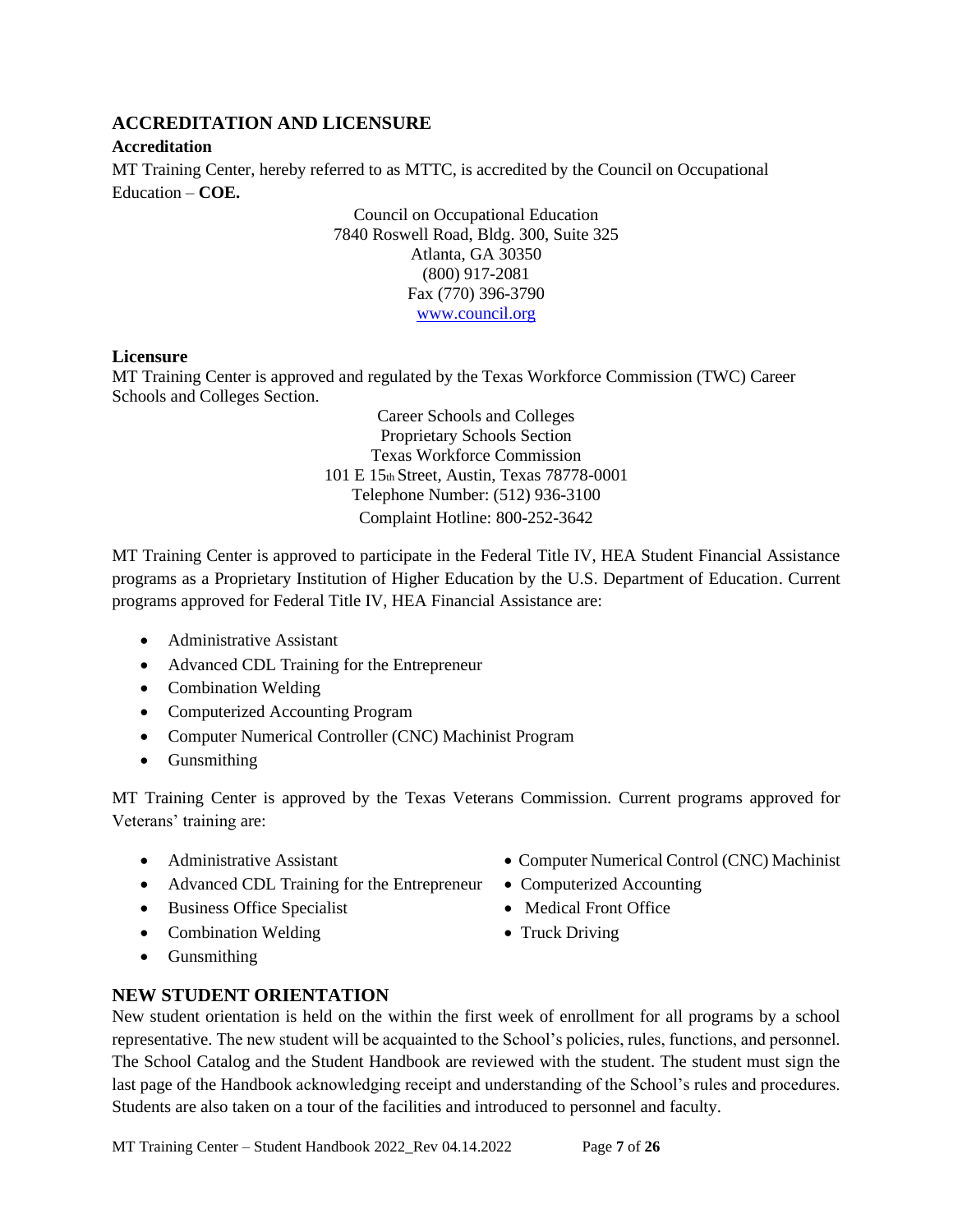# <span id="page-7-0"></span>**MANAGEMENT OF ADMINISTRATION AND EDUCATIONAL INFORMATION**

MT Training Center has policies, procedures and management strategies, which ensure sound financial and administrative practices. Management guarantees the School's sound financial position. We have a refund procedure, which is fair and equitable. Student records are managed securely and confidentially and are available for student perusal on request.

# <span id="page-7-1"></span>**QUALITY ASSURANCE**

MT Training Center demonstrates a focus on quality and consistency in the development and provision of its services, products and operations.

# <span id="page-7-2"></span>**INSTRUCTOR/STUDENT RATIO**

In order to provide an environment that is conducive to learning our instructor to student ratios never exceed  $20 \cdot 1$ 

# <span id="page-7-3"></span>**BENEFITS OF STUDYING WITH MT TRAINING CENTER**

The benefits of completing a program with MT Training Center include:

- Courses that have been designed to assist you in furthering your career prospects
- Personal instruction tailored to individual need
- Our instructors bring over 30 years of industry training to your studies and are specialists in their fields.

# <span id="page-7-4"></span>**ADMISSION INTO TRAINING PROGRAMS**

The MT Training Center is open to all candidates without regard to race, color, nationality, national origin, religion, creed. age, sex, sexual orientation, gender, gender identity, disability, or marital status. The admission standards are in complete compliance with the Texas Workforce Career School and Colleges Regulatory Board, the Veterans Administration Education Department, and the U.S. Department of Education's regulations. Details of the institution's admission policies can be found in the School's Catalog, the School's Consumer Guide and the School's website: [www.mttrainingcenter.org.](http://www.mttrainingcenter.org/)

# <span id="page-7-5"></span>**FRESH START AN ABILITY TO BENEFIT PROVISION**

- Effective with the 2012-2013 award year, new students who do not have a high school diploma, or an equivalent such as a GED, and who did not complete secondary school in a home school setting are not eligible for Title IV, HEA program funds. Such students can *no* longer become eligible by passing an approved "Ability-to-Benefit" exam or by satisfactorily completing at least six credit hours or 225 clock hours of college work that is applicable to a degree or certificate offered by the student's postsecondary institution.
- Students who were enrolled in an eligible educational program of study **before** July 1, 2012 may continue to be considered Title IV, HEA program funding eligible under either the ATB test or credit hour standards.
- **For students who are not seeking Federal Title IV, HEA funding**, MT Training Center adheres to the Texas Workforce Commission Career Schools and Colleges regulations and the Council on Occupational Education guidelines on admittance of students on an "Ability to Benefit" (ATB) basis. To be eligible for admission on an ATB basis, an applicant must be able to read and write English and;
- Be beyond the compulsory school attendance age and have the ability to benefit from the occupational education offered by the School.
- Must obtain a score of 200 (Verbal) and 210 (Quantitative) on the Wonderlic Basic Skills Exam. which is approved by the U.S. Department of Education. These passing scores are dictated by the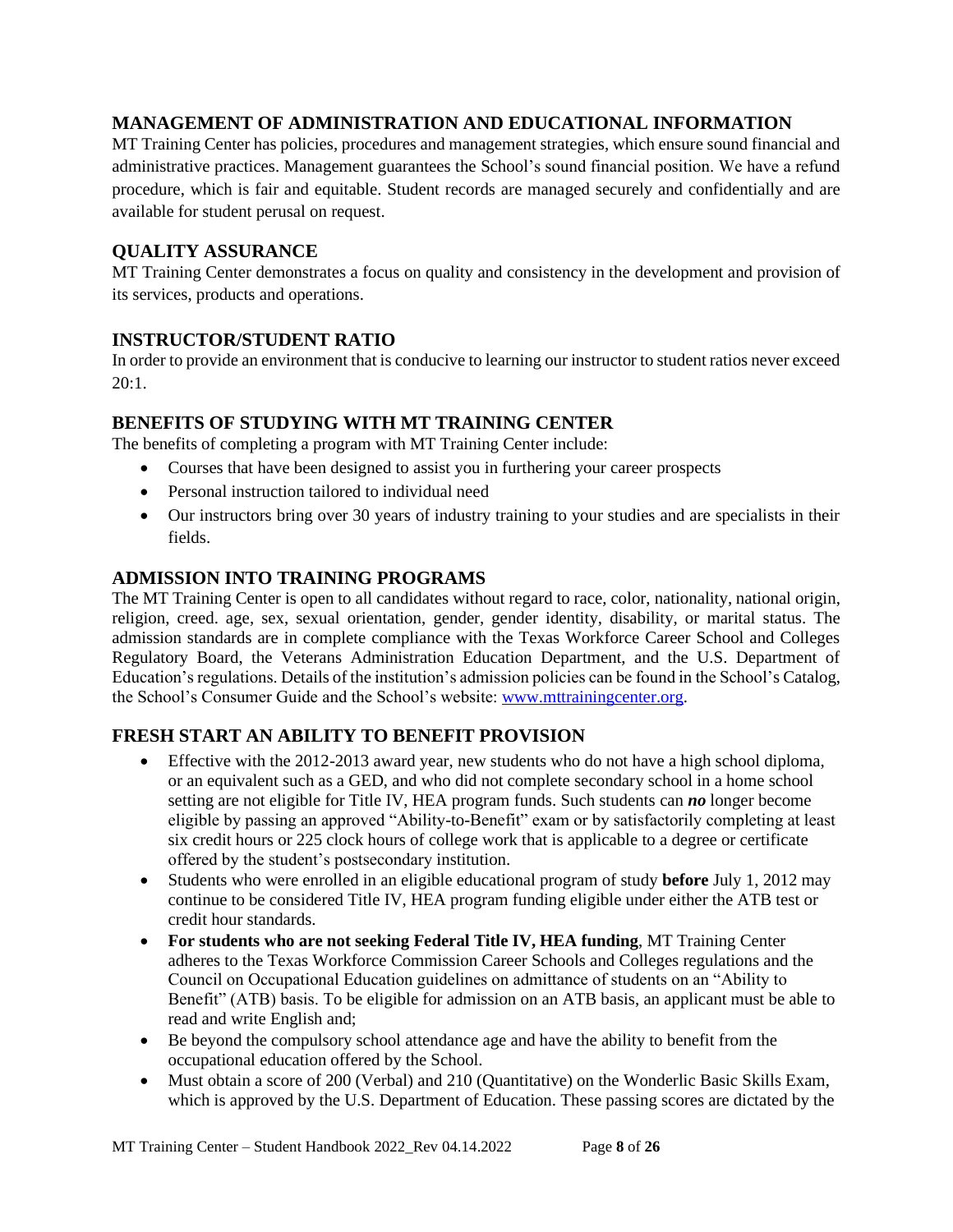U.S. Department of Education and the test manufacturer. If an applicant does not obtain a satisfactory score, the School allows the test to be retaken one time, after 30 days of the original test date. This examination is administered by an independent protector, not affiliated with the School and by appointment only.

• Admission for ATB students is based on achievement of the required passing test scores in conjunction with the School's admission policies.

#### <span id="page-8-0"></span>**STUDENT SERVICES**

Student services are available to all MT Training Center students, graduates, and non-graduate completers who enrolled and completed the necessary skills needed to transition into employment. The students will be provided employment placement services through a joint effort between the Student Placement Services Department, administrative staff, instructors, and director.

MT Training Center instructors will monitor student's progress throughout classroom training and provide feedback and career advice. MT Training Center instructors will refer students to career and/or academic counseling with the Student Placement Services Department to help the student maintain satisfactory progress to secure placement.

The Placement Services Department meets with each student on an individual basis to determine specific services needed and to develop customized employment placement services to meet the student's individual needs. The services include, but are not limited to, completing an employment application, reviewing employment resume, mock interview, interview preparation, employment referral and follow-up.

### <span id="page-8-1"></span>**ACCESS AND EQUITY**

MT Training Center's policy is to treat all students equally with fair and equal opportunities without regard to race, color, nationality, national origin, religion, creed, age, sex, sexual orientation, gender identity, disability, or marital status.

Access: Refers to the ability of an individual to enter training. Improving access for equity groups may therefore involve such strategies as:

- Improving physical access to a training venue.
- Ensuring that selection criteria for entering a training program do not discriminate against learners.
- Adapting marketing activities to encourage learners.

Equity: Refers to the capacity for all learners to achieve results in training and to receive training in an inclusive environment. Inclusive environments acknowledge and value the differences between people and cultures; they include rather than exclude.

• All individuals have the same right to study at any educational institution. To ensure this, MT Training Center complies with state and federal regulations.

#### <span id="page-8-2"></span>**CANCELLATION POLICY**

A full refund will be made to any student who cancels the enrollment contract within 72 hours (until midnight of the third day excluding Saturdays, Sundays and legal holidays) after the enrollment contract is signed or within the student's first three scheduled class days (does not apply to Seminars).

<span id="page-8-3"></span>**PAYMENT OPTIONS** The MT Training Center accepts the following forms of payment: cash, personal checks, money orders and credit cards. Financial assistance is also available for those who qualify.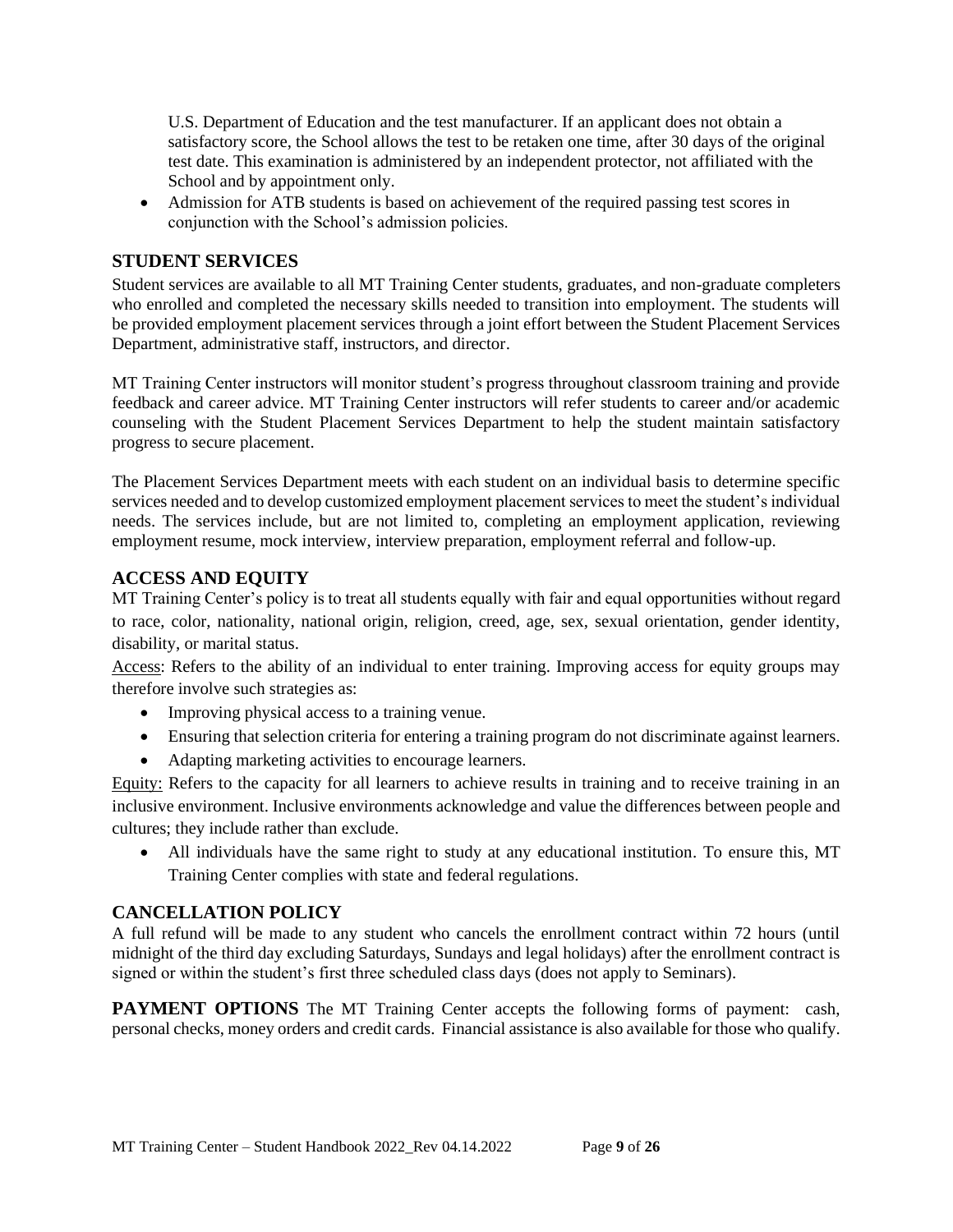# <span id="page-9-0"></span>**REFUND POLICY**

- 1. Refund computations will be based on scheduled course time of class attendance through the last date of attendance. Leaves of absence, suspensions and school holidays will not be counted as part of the scheduled class attendance.
- 2. The effective date of termination for refund purposes will be the earliest of the following:
	- (a) The last day of attendance, if the student is terminated by the school;
		- (b) The date of receipt of written notice from the student; or
		- (c) Ten school days following the last date of attendance. (*applies to all students EXCEPT those receiving Federal Student Aid*)
- 3. If tuition and fees are collected in advance of entrance, and if after expiration of the 72 hour cancellation privilege the student does not enter school, not more than \$100 in nonrefundable administrative fees shall be retained by the school for the entire residence program or synchronous distance education course*.*
- 4. If a student enters a residence or synchronous distance education program and withdraws or is otherwise terminated, the school or college may retain not more than \$100 in nonrefundable administrative fees for the entire program. The minimum refund of the remaining tuition and fees will be the pro rata portion of tuition, fees, and other charges that the number of hours remaining in the portion of the course or program for which the student has been charged after the effective date of termination bears to the total number of hours in the portion of the course or program for which the student has been charged, except that a student may not collect a refund if the student has completed 75 percent or more of the total number of hours in the portion of the program for which the student has been charged on the effective date of termination.
	- (a) During the first week or one-tenth of the course, whichever is less, ninety percent of the remaining tuition and fees;
	- (b) After the first week or one-tenth of the course, whichever is less, but within the first three weeks of the course, eighty percent of the remaining tuition and fees?
	- (c) After the first three weeks of the course, but within the first quarter of the course, seventyfive percent of the remaining tuition and fees;
	- (d) During the second quarter of the course, fifty percent of the remaining tuition and fees;
	- (e) During the third quarter of the course, ten percent of the remaining tuition and fees; and
	- (f) During the last quarter of the course, the student may be considered obligated for the full tuition and fees.
- 5. Refunds for items of extra expense to the student, such as books, tools, or other supplies should be handled separately from refund of tuition and other academic fees. The student will not be required to purchase instructional supplies, books and tools until such time as these materials are required. Once these materials are purchased, no refund will be made. For full refunds, the school can withhold costs for these types of items from the refund as long as they were necessary for the portion of the program attended and separately stated in the enrollment agreement. Any such items not required for the portion of the program attended must be included in the refund.
- 6. A student who withdraws for a reason unrelated to the student's academic status after the 75 percent completion mark and requests a grade at the time of withdrawal shall be given a grade of "incomplete" and permitted to re-enroll in the course or program during the 12-month period following the date the student withdrew without payment of additional tuition for that portion of the course or program.
- 7. A full refund of all tuition and fees is due and refundable in each of the following cases:
	- (a) An enrollee is not accepted by the school;
	- (b) If the course of instruction is discontinued by the school and this prevents the student from completing the course; or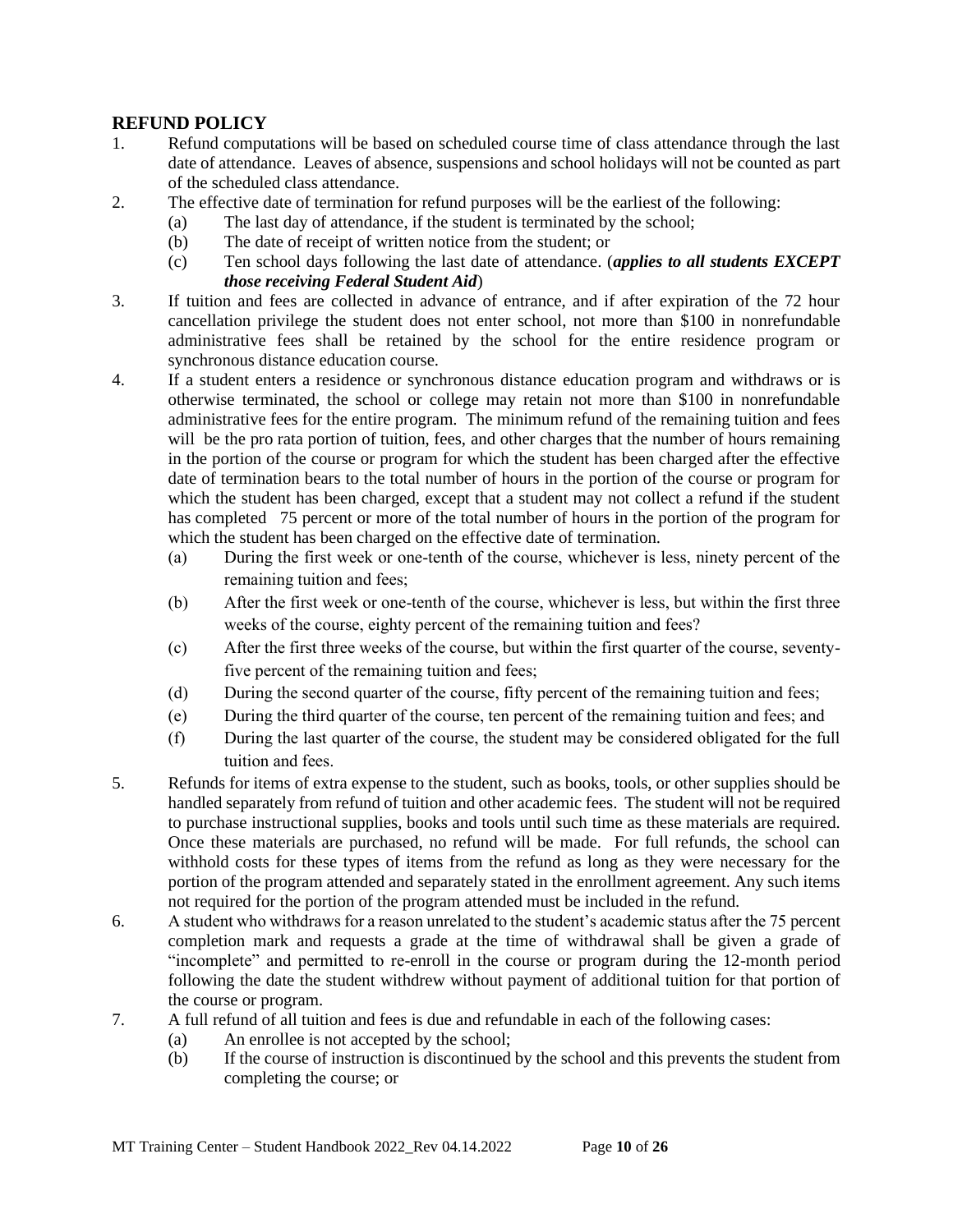- (c) If the student's enrollment was procured as a result of any misrepresentation in advertising, promotional materials of the school, or representations by the owner or representatives of the school.
- (d) For students who have visited the school facility prior to enrollment have the opportunity to withdraw without penalty within three days following either attendance at a regularlyscheduled orientation or following a tour of the facilities and inspections of the equipment. *A full or partial refund may also be due in other circumstances of program deficiencies or violations of requirements for career schools and colleges. All refunds will be made without requiring a request from the student.*

The School has 45 days from the date the school determined that the student withdrew to return all unearned Title IV, HEA funds for which it is responsible. The School is required to notify the student if they owe a Title IV, HEA repayment via written notice. The student is not required to request the refund.

#### 8. **REFUND POLICY FOR STUDENTS CALLED TO ACTIVE MILITARY SERVICE**

A student of the school or college who withdraws from the school or college as a result of the student being called to active duty in a military service of the United States or the Texas National Guard may elect one of the following options for each program in which the student is enrolled:

- (a) If tuition and fees are collected in advance of the withdrawal, a pro rata refund of any tuition, fees, or other charges paid by the student for the program and a cancellation of any unpaid tuition, fees, or other charges owed by the student for the portion of the program the student does not complete following withdrawal;
- (b) A grade of incomplete with the designation "withdrawn-military" for the courses in the program, other than courses for which the student has previously received a grade on the student's transcript, and the right to re-enroll in the program, or a substantially equivalent program if that program is no longer available, not later than the first anniversary of the date the student is discharged from active military duty without payment of additional tuition, fees, or other charges for the program other than any previously unpaid balance of the original tuition, fees, and charges for books for the program; or
- (c) The assignment of an appropriate final grade or credit for the courses in the program, but only if the instructor or instructors of the program determine that the student has:
	- (1) Satisfactorily completed at least 90 percent of the required coursework for the program; and
	- (2) Demonstrated sufficient mastery of the program material to receive credit for completing the program.
- 9. The payment of refunds will be totally completed such that the refund instrument has been negotiated or credited into the proper account(s), within 45 days after the effective date of termination. All refunds will be made without requiring a request from the student.

The School has 45 days from the date the school determined that the student withdrew to return all unearned Title IV, HEA funds for which it is responsible. The School is required to notify the student if they owe a Title IV, HEA repayment via written notice. The student is not required to request the refund.

# <span id="page-10-0"></span>**WITHHOLDING OF RECORDS**

The MT Training Center shall withhold a student's transcript or Certificate of Completion of training until the student has fulfilled his/her financial obligations to the school.

# <span id="page-10-1"></span>**CONFIDENTIALITY & SECURITY OF RECORDS AND OUTCOMES**

Information provided by the student concerning program enrollment, prior experience, competencies demonstrated during assessments, and standards achieved will be maintained in accordance with the U.S.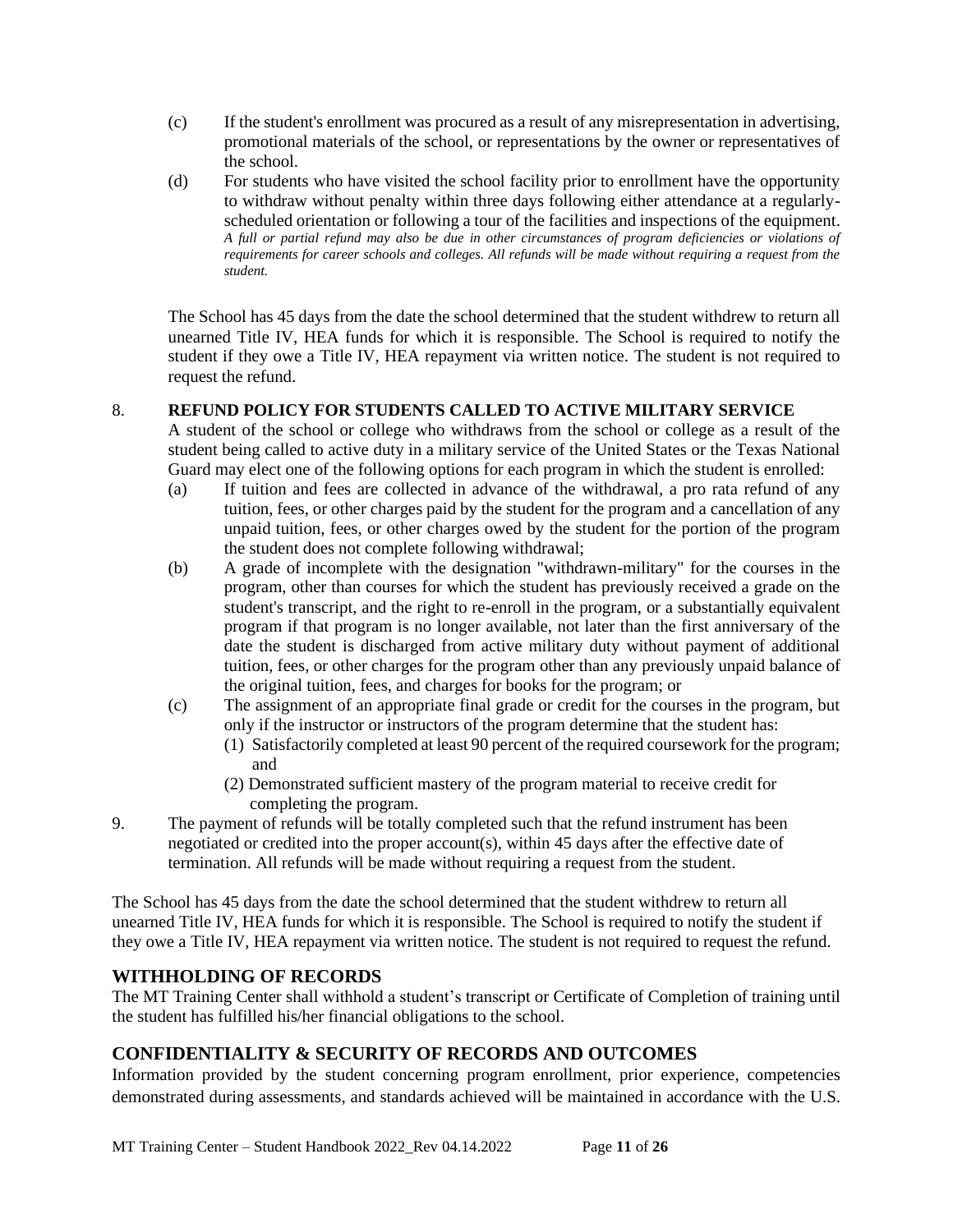Family Educational Rights and Privacy Act (FERPA). The institution may disclose, without consent, "directory" information such as a student's name, address, telephone number, date and place of birth, honors and awards, and dates of attendance. Students have the right to request in writing that the institution not disclose directory information about them. Students have the right to inspect and review their records maintained by the school. The institution is not required to provide copies of records. Students have the right to request that the school correct records which they believe to be inaccurate or misleading. The institution requires written permission from the student in order to release any information from a student's education record, except for information allowed for disclosure without written consent from the FERPA to the following parties or under the following conditions:

- School officials with legitimate educational interest;
- Other schools to which a student is transferring;
- Specified officials for audit or evaluation purposes;
- Appropriate parties in connection with financial aid to a student;
- Organizations conducting certain studies for or on behalf of the school;
- Accrediting organizations;
- To comply with a judicial order or lawfully issued subpoena;
- Appropriate officials in cases of health and safety emergencies; and
- State and local authorities pursuant to specific State Law.

This information will be maintained in a secure environment and confidentiality is guaranteed. All students are likewise required to maintain security of information about other students.

#### <span id="page-11-0"></span>**STUDENT RECORDS**

Student's records are kept in both electronic and hard copy formats and maintained by the school's administrative staff. These results are kept on file for a minimum period of 5 years after completion of the relevant course.

#### <span id="page-11-1"></span>**PRE-COURE REQUIREMENTS**

Participants must:

- Be a minimum of 18 years of age (17 years of age with parental consent); 21 years of age for CDL (truck driving program if goal is to drive out of state).
- Wear enclosed steel cap footwear while in shop-related training.
- Present ID at Enrollment (if applicable).
- Bring in any current competencies (if applicable).
- Be able to read and understand the English language for occupational training programs.
- Inform the Admission's Department of any medical problems/conditions before the commencement of the training program.

#### <span id="page-11-2"></span>**WHAT MT TRAINING CENTER EXPECTS OF YOU**

We expect that you:

- Work and interact in respectful ways that demonstrate safety, integrity, communication and ethics.
- Submit your assignments to your instructor when due.
- Attempt to meet all criteria to be deemed competent.
- Maintain a level of commitment to completing the training.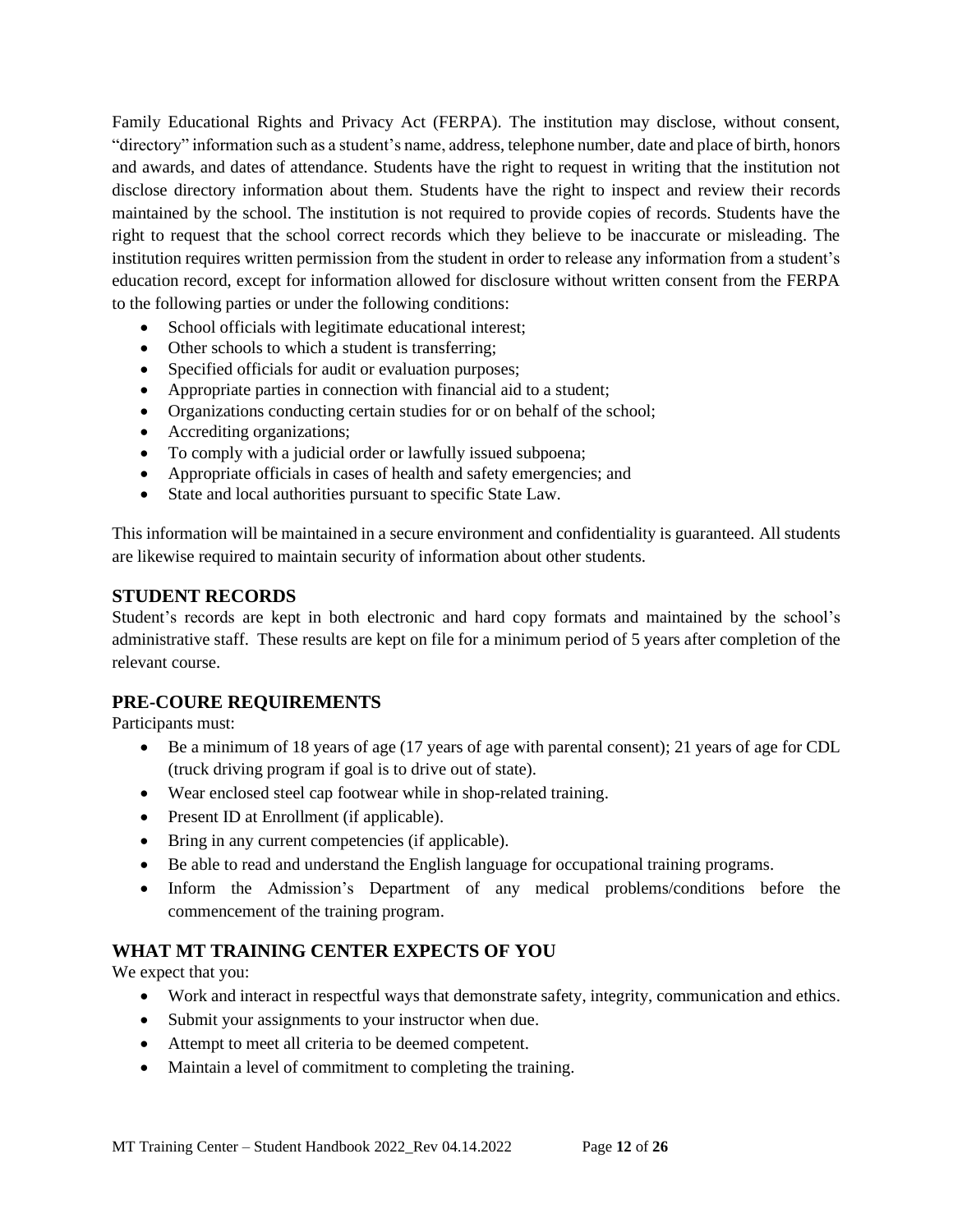- Contact your instructor if you have any problems or concerns with the instruction so that they can be resolved as quickly as possible.
- Attend all scheduled training classes and study groups. If unable to attend, contact us prior to class to explain absence.
- Respect MT Training Center's materials, equipment and property.
- Ensure your name is on all cover sheets of assignments submitted.
- If you are dissatisfied with the services provided, contact the Chief Executive Officer at (972) 262-5395.

# <span id="page-12-0"></span>**FLEXIBILE LEARNING AND ASSESSMENT**

Training can be delivered in a variety of methods depending on the individual needs of learners. We specialize in customizing training resources to suit the individual requirements of each student. We seek feedback from all participants and our policy is to evaluate and improve all services on a continual basis.

If require additional assistance or guidance, please discuss your needs with your instructor.

# <span id="page-12-1"></span>**LANGUAGE LITERACY AND NUMERACY SUPPORT**

All training materials, training programs and assessments are in English. However, you should inform your instructor if you have any special needs so that additional assistance can be given to you: this may include assistance with reading, writing or comprehension.

Students who feel they may not be able to complete course requirements through literacy or numeracy skills are most welcome to discuss these areas in private with the instructor or Director. Additional instruction and tutorials are available. Alternatively, we can refer you for appropriate external assistance.

# <span id="page-12-2"></span>**SUBMISSION OF WORK**

When you submit your work, by whatever method the instructor prefers, (in person or email), please include a signed cover sheet clearly identifying who you are and exactly what you are submitting. Please ensure all assignments are legible and prepared as assigned. Those that are illegible or constructed incorrectly will be returned unmarked, and re-submission will be requested.

Students must comply with copyright protection provided by the Copyright Act 1976. More information on copyright can be obtained from the website http://www.copyright.gov/. Work submitted by students must be original and their own work.

#### <span id="page-12-3"></span>**REASSESSMENT PROCEDURE**

Students will be given the opportunity to be reassessed where competency is not achieved within a reasonable timeframe. Consultation will be undertaken between the student and the instructor to determine a suitable time and place for reassessment.

There is no pass or fail in competency-based learning. You will either be deemed competent or not yet competent for each unit. If a student has been deemed not yet competent, it means the student needs more time to provide evidence of competency.

# <span id="page-12-4"></span>**ISSUANCE OF CERTIFICATION**

MT Training Center issues Certificates of Completion for each program offered.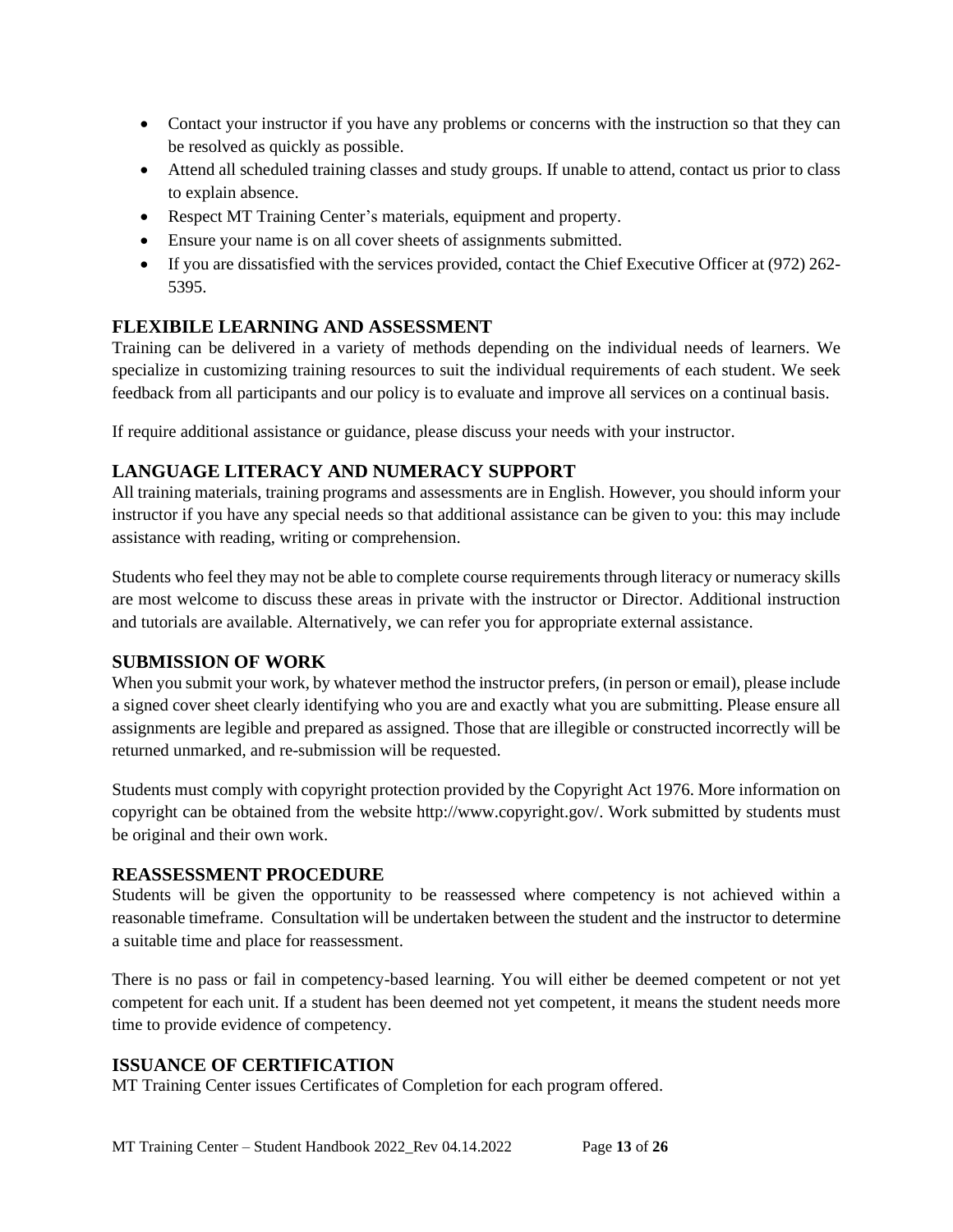### <span id="page-13-0"></span>**APPEALS AGAINST ASSESSMENT**

MT Training Center has an Appeals Policy in place that allows candidates to challenge the assessment decision and enables them to be reassessed. Where an appeal against an assessment decision is made, MT Training Center will ensure that all details surrounding the decision are fully explained to the complainant and where possible, the appeal is settled internally. The complainant will be provided with feedback about the outcomes of the assessment process and will be provided with guidance on future options in relation to those outcomes.

In the event of an appeal not being settled, MT Training Center will ensure the complainant has all the necessary contact details for other avenues of appeal. A record will be kept in the Appeals and Complaints file by the Director of any problems arising which could constitute a 'high risk' of action at a future date.

# <span id="page-13-1"></span>**EVALUATION AND CONTINUOUS IMPROVEMENT**

Evaluation and feedback is welcomed from all students to help us continually improve our services. Additionally, student post-course feedback is sought through follow-up surveys and instructor evaluations. This is done during the student exit process.

# <span id="page-13-2"></span>**CODE OF GOOD TRAINING PRACTICE**

MT Training Center has a Code of Practice to guarantee you quality service and good practice in all areas of training. Good practice applies to the way services are marketed, operation of business, management of finances, and administration of training programs.

# <span id="page-13-3"></span>**OPEN DOOR POLICY**

The School maintains an "open door" policy so that all students have the right to discuss matters directly with any member of the staff/faculty he/she selects. Generally, complaints or suggestions may be discussed with the instructor or Chief Administrative Officer. We recognize and value student's suggestions and note that often they may find their way into actual practice. If satisfactory action is not taken, you should discuss the matter with the Chief Administrative Officer. If still not satisfied, a formal complaint/grievance can be filed.

#### <span id="page-13-4"></span>**GRIEVANCES/COMPLAINTS**

A grievance may be a complaint, grievance, an appeal against assessment results, problem of equitable treatment and/or an appeal against disciplinary action.

Before making a formal grievance, the student should ask for verbal clarification of the issue. This does not lessen his or her right in any way to make a formal grievance. Grievance/Complaint forms can be obtained from the Director. A formal grievance will be handled based on a formal written presentation of the complaint to the Director. The written complaint will be entered in the MT Training Center's complaints/grievances register and a copy of the written complaint filed.

A complaint is a statement expressing dissatisfaction with service supplied by or dealings with MT Training Center. We will respond to complaints promptly with minimum distress and maximum protection to all parties.

We are committed to:

- Transparency in decision making
- Ethical and responsible management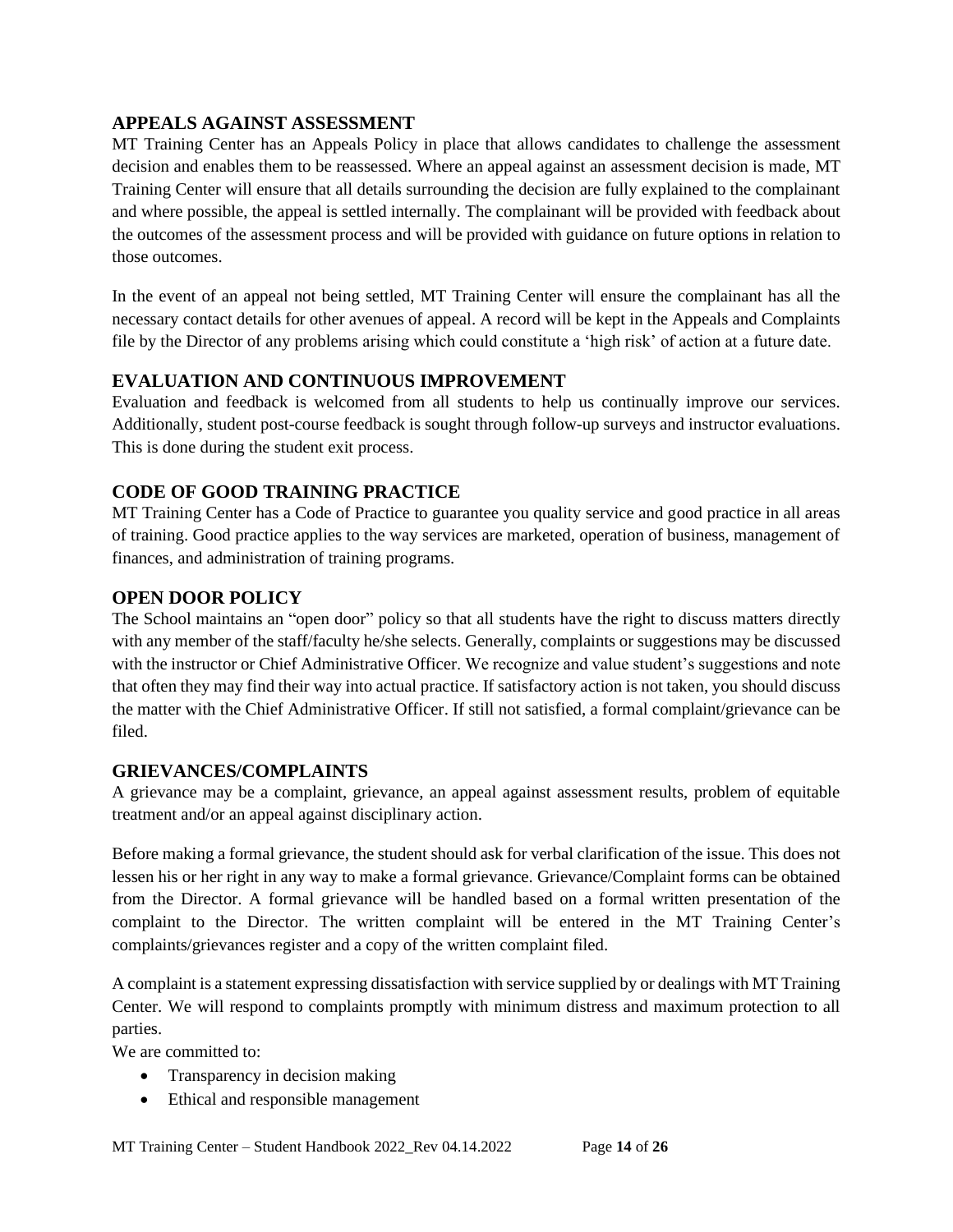• An accessible and fair complaints process

If the complaint is substantiated, MT Training Center will take prompt action to rectify the problem immediately and any action will be documented.

If you experience a situation that causes you serious concern or distress, we have established the following procedure:

Step 1: If possible, contact the administrator responsible for the service for which you have the grievance against. Explain the grievance and try to resolve the problem.

Step 2: If no acceptable resolution can be reached, you should fill out a written description with all details and persons involved and submit it to the Chief Administrative Officer or Director. Your complaint will be assessed, and you will be contacted in an attempt to resolve the complaint.

Step 3: If an acceptable resolution cannot be reached, an arrangement will be made for the appeal to be heard by an independent arbitrator.

All complaints/grievances will be handled regarding confidentiality, impartiality, protection from victimization and procedural fairness and will be recorded in writing. If the Chief Administrative Officer and student fail to reach a reasonable solution or the student that has a complaint or grievance concerning the Chief Administrative Officer or Chief Executive Officer, the student may direct unresolved grievances to: Proprietary Schools Section, Texas Workforce Commission Career Schools and Colleges Division, 101 E 15th Street, Austin, Texas 78778-0001. Telephone Number: (512) 936-3100. You may also contact the Council on Occupational Education, 7840 Roswell Road, Building 300, Suite 325, Atlanta, Georgia, 30350. Telephone Number: (770) 396-3898. www.council.org.

# <span id="page-14-0"></span>**OCCUPATIONAL HEALTH AND SAFETY**

It is MT Training Center's goal to provide a safe and healthy working environment for all staff and students. Please notify an MT Training Center staff member immediately should an incident or injury occur when attending training courses.

# <span id="page-14-1"></span>**SCHOOL POLICIES**

# <span id="page-14-2"></span>**Attendance & Conduct**

Attendance is utilized for Satisfactory Academic Progress assessment and graduation eligibility. Students must attend a minimum of 80% of the total clock hours in their program of study in order to be eligible for graduation. A student's attendance pace is determined by the following formula: Cumulative clock hours of actual attendance as of the evaluation date  $\div$  Cumulative clock hours of scheduled attendance as of the evaluation date. An absence of more than 20% of the total clock hours in the program, without an approved Leave of Absence, may result in termination. Students whose enrollment is terminated for violation of the attendance policy may not-re-enter before the start of the next grading period. Additionally, punctuality is recommended so that the classroom environment is not disrupted. Students must notify the school in advance of all intended absences. Students will have the opportunity to make-up a percentage of their missed classes. All arrangements will be made by the instructor as to the date and time of make-up work.

#### <span id="page-14-3"></span>**Leave of Absence**

In the event of an emergency, the School may grant a leave of absence for students. A leave of absence must be requested in writing and submitted to the Registrar prior to the beginning of the leave. A leave of absence must be approved by the Chief Administrative Officer/Director and shall not exceed the lesser of thirty (30) school days or sixty (60) calendar days, and shall be for specific and acceptable purposes. A student shall be granted only one leave of absence per 12-month period and a leave of absence may not be extended.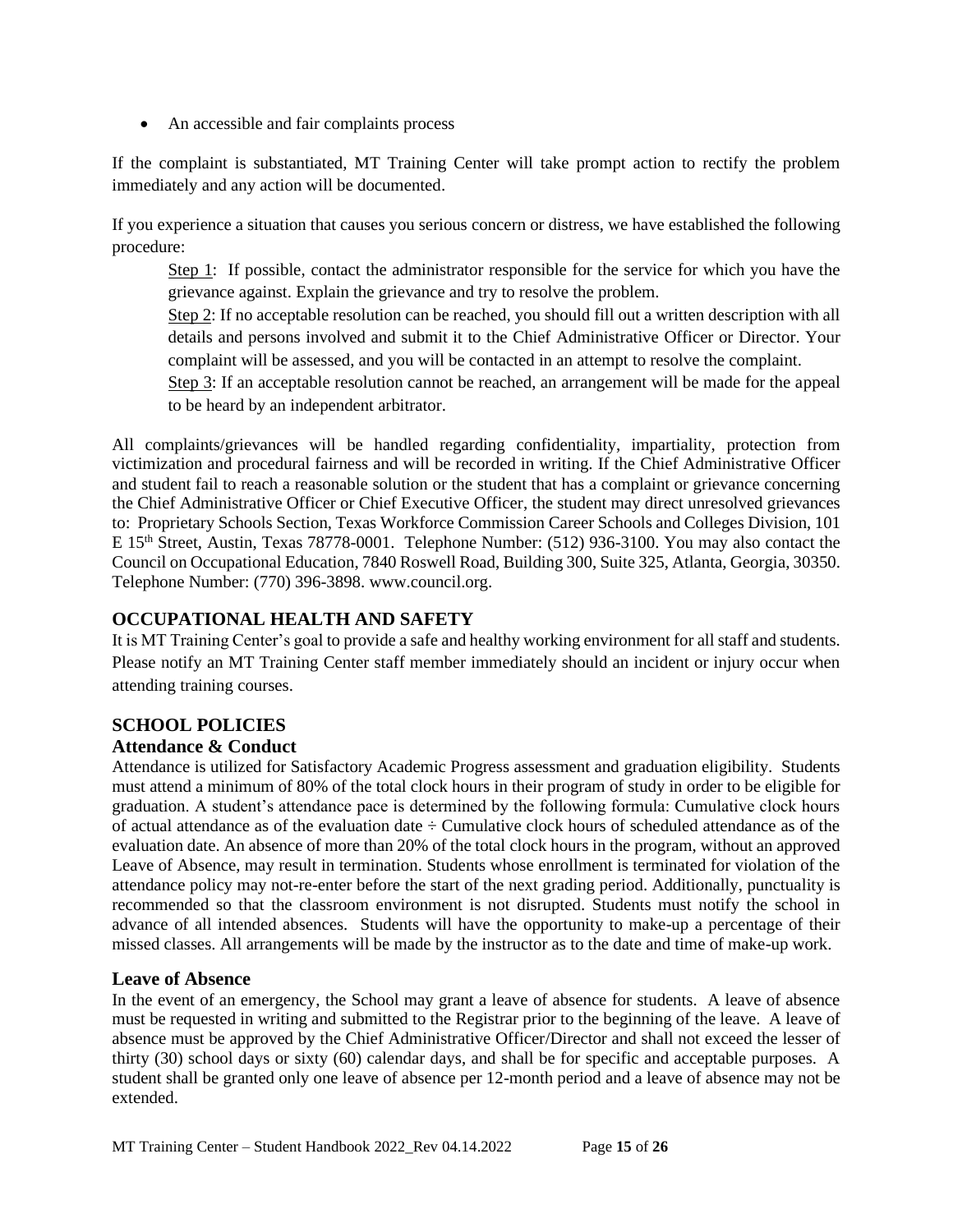All students must provide supporting documentation to validate their leave of absence. The School will not approve a leave of absence until supporting documentation has been submitted. (Example: A student's mother passed away after a battle with cancer. Example supporting documentation: hospital records, death certificate or an obituary.**)**

#### <span id="page-15-0"></span>**School Rules**

The MT Training Center Center has attempted to establish an environment which is conducive to the learning process. The MT Training Center expects students to conduct themselves in a manner which is compatible with our standards. The following behaviors are considered to be in conflict with the educational objectives of the MT Training Center, and may result in disciplinary action:

- A) Theft or damage to the school premises, property, or to the property of a member of the school.
- B) Undue profanity.
- C) Physical abuse of any person on the school premises or at functions sponsored or supervised by the school.
- D) All types of dishonesty, including but not limited to cheating, plagiarism, knowingly furnishing false information to the school, and forgery. Any alteration or use of school documents or identification with intent to defraud.
- E) Intentional obstruction of teaching, administration, disciplinary proceedings, public meeting, or other school activities.
- F) Failure to comply with directions of school officials acting in the performance of their duties.
- G) Use of alcoholic beverages and/or controlled substances on the school premises.
- H) The viewing or e-mailing of any content which contains violence, pornography, gambling, or any racial, ethnic, or religious hate speech or pictures.

#### <span id="page-15-1"></span>**Disciplinary Action**

Actions taken against a student for violation of school policies may include, but is not limited to: (1) verbal warning, (2) written warning, (3) suspension, and/or (4) dismissal. Disciplinary actions are at the sole discretion of the Chief Administrative Officer (i.e., Melissa Cuellar*)*, who *is not required* to follow an ascending level of disciplinary actions for violations (e.g.,  $1^{st}$  violation – verbal warning,  $2^{nd}$  violation – written warning, etc.) Violatations of school policy which are deemed aggregious by the Chief Administrative Officer may result in immediate dismissal even in the absence of previous disciplanary actions.

Students who are dismissed from the school will receive written notification as to the reason(s) for their dismissal. Any student who wishes to re-apply subsequent to their dismisssal may do so, in writing, through the Chief Administrative Officer. The decision to re-instate or to deny re-admission is at the sole discretion of the Chief Administrative Officer.

#### <span id="page-15-2"></span>**Transfer Between Programs**

MT Training Center will allow students to transfer between programs offered at the school upon approval from the Chief Administrative Officer. Students that request to change their program should request an appointment with the Chief Administrative Officer to discuss their reason for the change. All transfer requests will be reviewed and decided upon within 3 business days. The student will be notified verbally by the Chief Administrative Officer.

If the transfer is granted to the student, the Chief Administrative Officer will notify the registrar, financial aid office, instructors and all other required offices of the change. The student's clock hours for the transfer will be calculated by the school's director and documented in the student's permanent file. The student will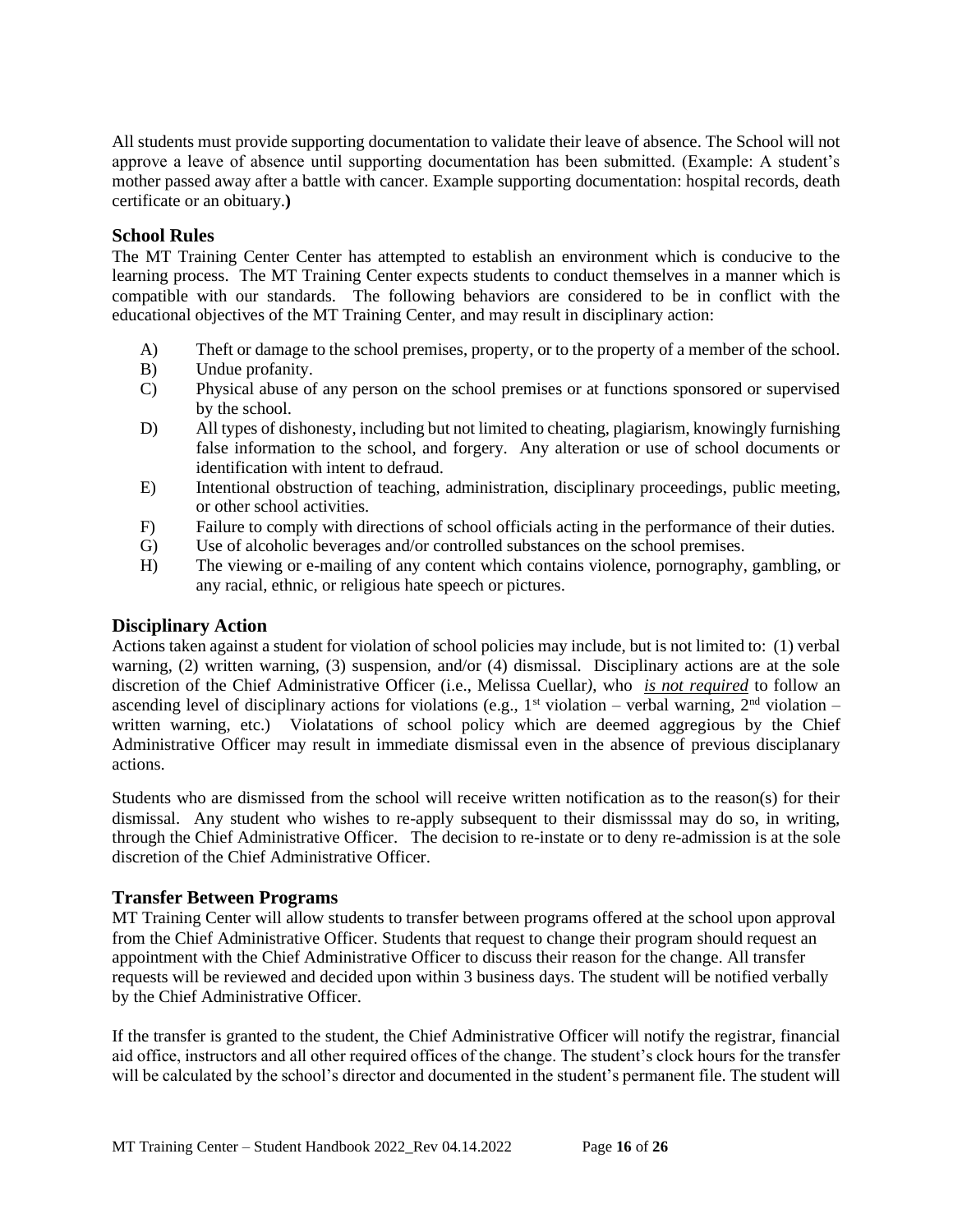receive a copy of the final program schedule, graduation amendment, and any other pertinent documentation.

#### <span id="page-16-0"></span>**Probation**

Students whose grade point averges for courses within the program fall below 70% (GPA 2.0) are notified that they are being placed on probation, which will begin at the start of the next grading period. (Next Term). The student is on probation for that grading period, and must have a cumulative average of 70% (GPA 2.0) or higher at the end of the probation period to remain in school. The school may allow a student whose enrollment was terminated for unsatisfactory progress to re-enroll after a minimum of one progress evaluation period. Such re-enrollment does not circumvent the approved refund policy.

#### <span id="page-16-1"></span>**Grading Standards**

Grades are issued at the completion of each subject within a program. The grading system in use is the five letter grade (A,B,C,D,F). The mark "I" represents an incomplete subject and is given at the discretion of the instructor. Failure to complete the work within the agreed time results in an "F". A student obligated for the full tuition may request a grade of "incomplete" if the student withdraws for an appropriate reason unrelated to the student's academic merit. A student receiving a grade of incomplete may reenroll during the 12-month period following the date the student withdraws and complete those incomplete subjects without payment of additional tuition. The mark "TO" is assigned when subjects have been successfully challenged. "TR" is used when credit is granted through transfer. A "W" is given for subjects dropped between the first day of class and the mid-point of the class. A grade will be issued for any class dropped after the mid-point. Students will be assessed mid term to ensure appropriate academic progress.

#### <span id="page-16-2"></span>**Grading Scale**

| Grade | <b>GPA</b> | Description    | Scale %  |
|-------|------------|----------------|----------|
| A     | 4.0        | Excellent      | 90-100   |
| B     | 3.0        | Above Average  | 80-89    |
| C     | 2.0        | Satisfactory   | 70-79    |
| D     | 1.0        | Unsatisfactory | 60-69    |
| F     | 0.0        | Failing        | $0 - 59$ |

#### <span id="page-16-3"></span>**Repeating A Course**

Students must repeat all required courses in which a grade of "F" or "W" is given. Permission for a student to repeat any course must be approved by the Chief Adminsitrative Officer. Students must repeat a failed course at the first available opportunity or at a time designated by the Chief Administrative Officer. Course repeats will be on a space-available basis. The School will require that a course be repeated before a student continues to subsequent courses in any instance in which courses are prerequisites. When a student repeats a sujbect with an "F" and receives a passing grade, he/she will be given credit for the subject.

#### <span id="page-16-4"></span>**Job Placement Assistance**

The school's Career Placement Department's goal is to assist every student in finding employment in his or her field of study. The Texs Workforce Commission's Career Schools and Colleges Regulations do not permit any school to *guarantee* a job to students or perspective students. Students are encouraged to visit the Career Placment Department for assistance.

#### <span id="page-16-5"></span>**Welfare and Guidance**

The administrative staff shall provide guidance and advising pertaining to MT Training Center programs, especially regarding training and assessment programs and their relationship to career structures and further study.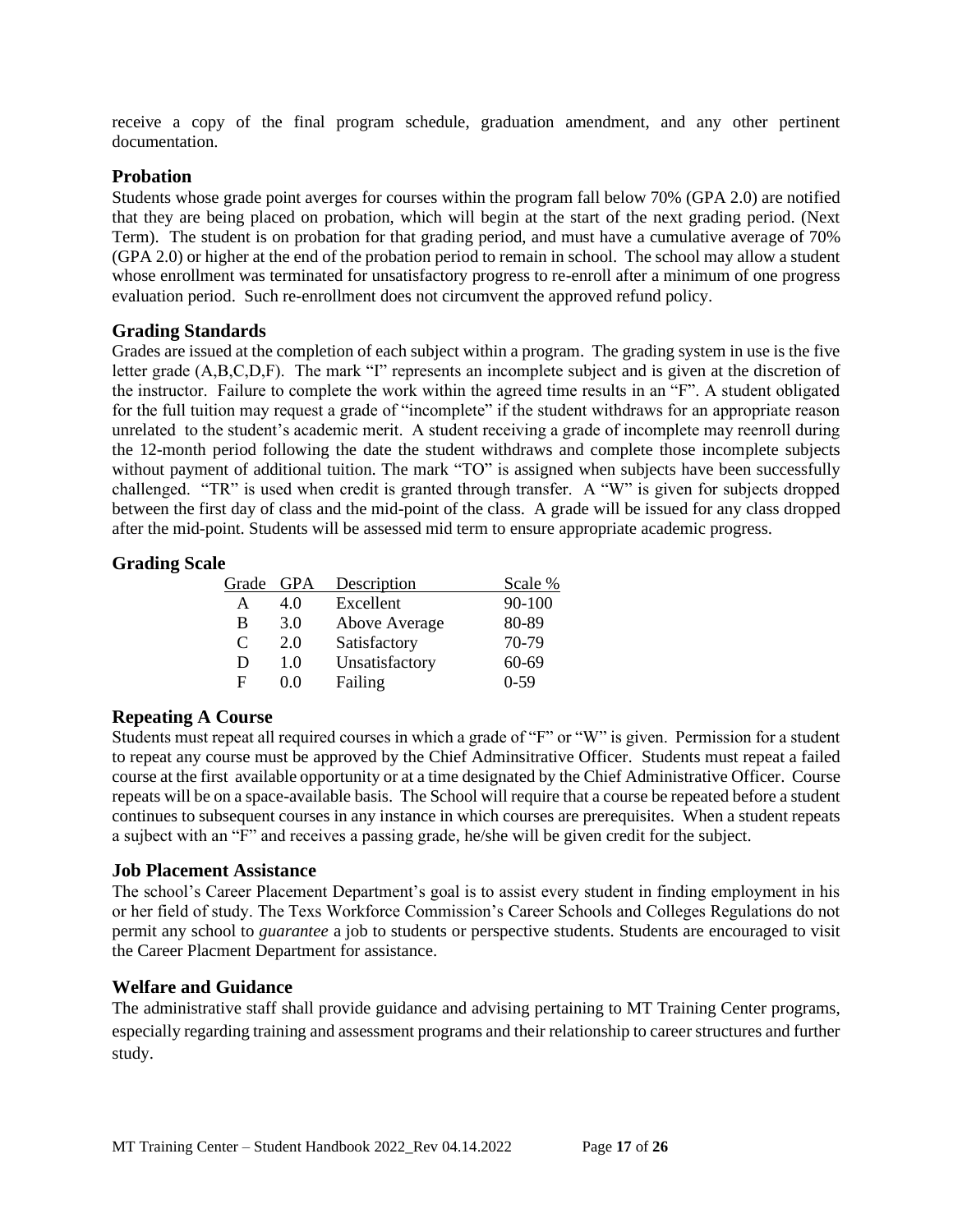# <span id="page-17-0"></span>**Confidentiality**

According to the Family Educational Rights and Privacy Act - FERPA (20 U.S.C. § 1232g; 34 CFR Part 99), administrators of MT Training Center may disclose, without consent, "directory" information such as a student's name, address, telephone number, date and place of birth, honors and awards, and dates of attendance. The student has the right to request in writing that the institution not disclose directory information about them. Students have the right to inspect and review their records maintained by the school. The institution is not required to provide copies of records. Students have the right to request that the school correct records which they believe to be inaccurate or misleading. The institution requires written permission from the student to release any information from a student's education record, except for information allowed for disclosure without written consent from the FERPA to the following parties or under the following conditions:

- School officials with legitimate educational interest;
- Other schools to which a student is transferring;
- Specified officials for audit or evaluation purposes;
- Appropriate parties in connection with financial aid to a student;
- Organizations conducting certain studies for or on behalf of the school;
- Accrediting organizations;
- To comply with a judicial order or lawfully issued subpoena;
- Appropriate officials in cases of health and safety emergencies; and
- State and local authorities pursuant to specific State Law.

Students have the right to elect to restrict directory information or only to release information to specific entities.

# <span id="page-17-2"></span><span id="page-17-1"></span>**Drug-Free Campus Policy Prohibitions**

Pursuant to federal and state drug laws, students, staff and faculty members are prohibited from the unlawful manufacture, distribution, possession, sale or use of illicit/illegal drugs in on all School controlled property, including parking lots. Each student will, as a condition of attendance, abide by this policy. MT Training Center also enforces state laws regarding underage drinking.

The possession and consumption of alcoholic beverages in public places or common areas on campus is prohibited. The definition of public or common areas includes, but is not limited to, any outdoor area, parking lot, vehicles, lawn, stairway, lawn, or sidewalk which is part of MT Training Center property.

MTTC prohibits the possession and consumption of alcoholic beverages on campus. This prohibition applies while on the property of the School or when participating in any institutional activity. Students or employees who violate this policy will be subject to disciplinary action up to, and including, expulsion from school or termination of employment.

# <span id="page-17-3"></span>**Disciplinary Action**

Any student of MT Training Center who violates the prohibitions under this policy or who is convicted under a criminal drug statue for a violation whether occurring in the workplace or outside the workplace will be subject to the School's disciplinary procedures up to and including suspension or separation from the School.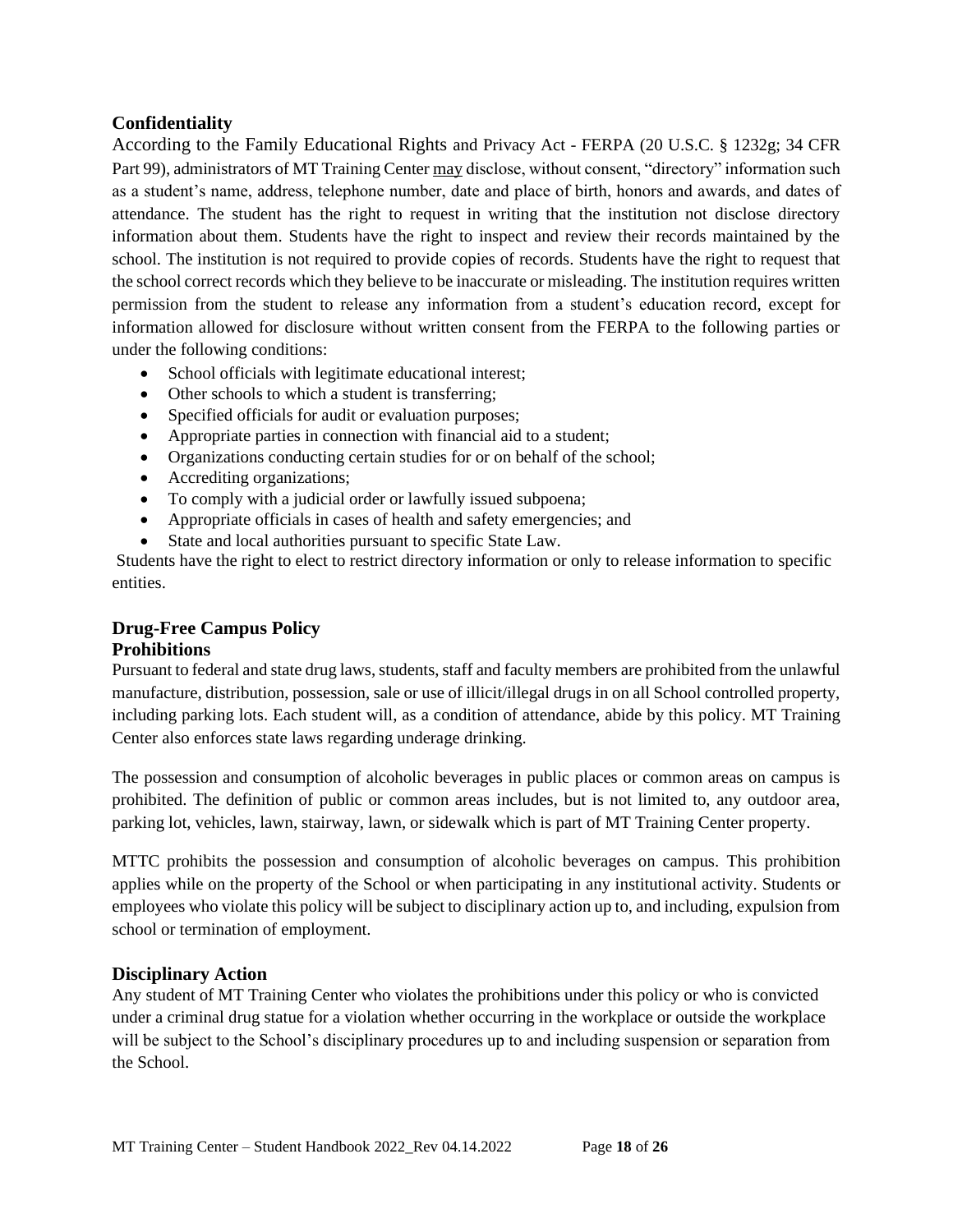#### <span id="page-18-0"></span>**Campus Crime**

The following statistics are provided incompliance with the Jeanne Clery Disclosure of Campus Security Policy and Campus Crime Statistics Act. Set forth below are statistics available to the students, staff, and the public concerning the occurrence of criminal offenses in the listed categories which were reported to campus authorities or local police agencies.

| <b>CALENDAR YEAR</b>                      |                     |                                                       |                      |                     |                                                       |                      |              |                                                       |                      |  |
|-------------------------------------------|---------------------|-------------------------------------------------------|----------------------|---------------------|-------------------------------------------------------|----------------------|--------------|-------------------------------------------------------|----------------------|--|
|                                           |                     | 2018<br>2020<br>2019                                  |                      |                     |                                                       |                      |              |                                                       |                      |  |
| <b>CRIMINAL</b><br><b>OFFENSES</b>        | On<br>Campus        | Non<br>Campus<br><b>Buildings</b><br>and<br>Property* | Public<br>Property** | On<br>Campus        | Non<br>Campus<br><b>Buildings</b><br>and<br>Property* | Public<br>Property** | On<br>Campus | Non<br>Campus<br><b>Buildings</b><br>and<br>Property* | Public<br>Property** |  |
| Robbery                                   | 0                   | $\pmb{0}$                                             | $\pmb{0}$            | $\pmb{0}$           | $\pmb{0}$                                             | 0                    | $\pmb{0}$    | $\pmb{0}$                                             | $\pmb{0}$            |  |
| Aggravated<br>Assault                     | $\pmb{0}$           | $\pmb{0}$                                             | $\pmb{0}$            | $\pmb{0}$           | 0                                                     | 0                    | 0            | $\pmb{0}$                                             | $\pmb{0}$            |  |
| Burglary/Theft                            | $\pmb{0}$           | $\pmb{0}$                                             | $\mathsf 0$          | $\pmb{0}$           | 0                                                     | 0                    | $\pmb{0}$    | $\pmb{0}$                                             | $\mathsf 0$          |  |
| Motor Vehicle<br>Theft                    | $\pmb{0}$           | $\pmb{0}$                                             | $\pmb{0}$            | $\pmb{0}$           | 0                                                     | $\mathsf 0$          | $\pmb{0}$    | $\mathsf 0$                                           | $\mathsf 0$          |  |
| Arson                                     | 0                   | $\pmb{0}$                                             | $\mathsf 0$          | $\mathsf{O}\xspace$ | 0                                                     | 0                    | $\pmb{0}$    | $\pmb{0}$                                             | $\pmb{0}$            |  |
| Criminal<br>Homicide:                     | $\pmb{0}$           | $\pmb{0}$                                             | $\mathsf 0$          | $\pmb{0}$           | 0                                                     | 0                    | $\pmb{0}$    | $\mathsf 0$                                           | $\pmb{0}$            |  |
| Murder &<br>Non-negligent<br>Manslaughter | $\pmb{0}$           | 0                                                     | $\pmb{0}$            | $\pmb{0}$           | $\mathsf 0$                                           | 0                    | 0            | $\pmb{0}$                                             | $\mathsf 0$          |  |
| Negligent<br>Manslaughter                 | 0                   | $\pmb{0}$                                             | $\mathsf 0$          | $\mathsf{O}\xspace$ | $\pmb{0}$                                             | 0                    | $\pmb{0}$    | $\pmb{0}$                                             | $\pmb{0}$            |  |
| Sex Offenses:                             | $\pmb{0}$           | $\mathbf 0$                                           | $\pmb{0}$            | $\pmb{0}$           | $\mathbf 0$                                           | 0                    | $\pmb{0}$    | $\pmb{0}$                                             | $\pmb{0}$            |  |
| Forcible                                  | $\mathsf{O}\xspace$ | $\pmb{0}$                                             | $\pmb{0}$            | $\mathbf 0$         | $\mathsf{O}\xspace$                                   | $\pmb{0}$            | $\pmb{0}$    | $\pmb{0}$                                             | $\mathsf{O}\xspace$  |  |
| Non-Forcible                              | $\mathsf{O}\xspace$ | $\pmb{0}$                                             | $\pmb{0}$            | $\mathsf{O}\xspace$ | $\mathbf 0$                                           | $\pmb{0}$            | $\pmb{0}$    | $\pmb{0}$                                             | $\mathsf{O}\xspace$  |  |
| <b>TOTALS</b>                             | 0                   | $\pmb{0}$                                             | $\mathbf 0$          | $\pmb{0}$           | 0                                                     | 0                    | $\pmb{0}$    | $\pmb{0}$                                             | $\mathbf 0$          |  |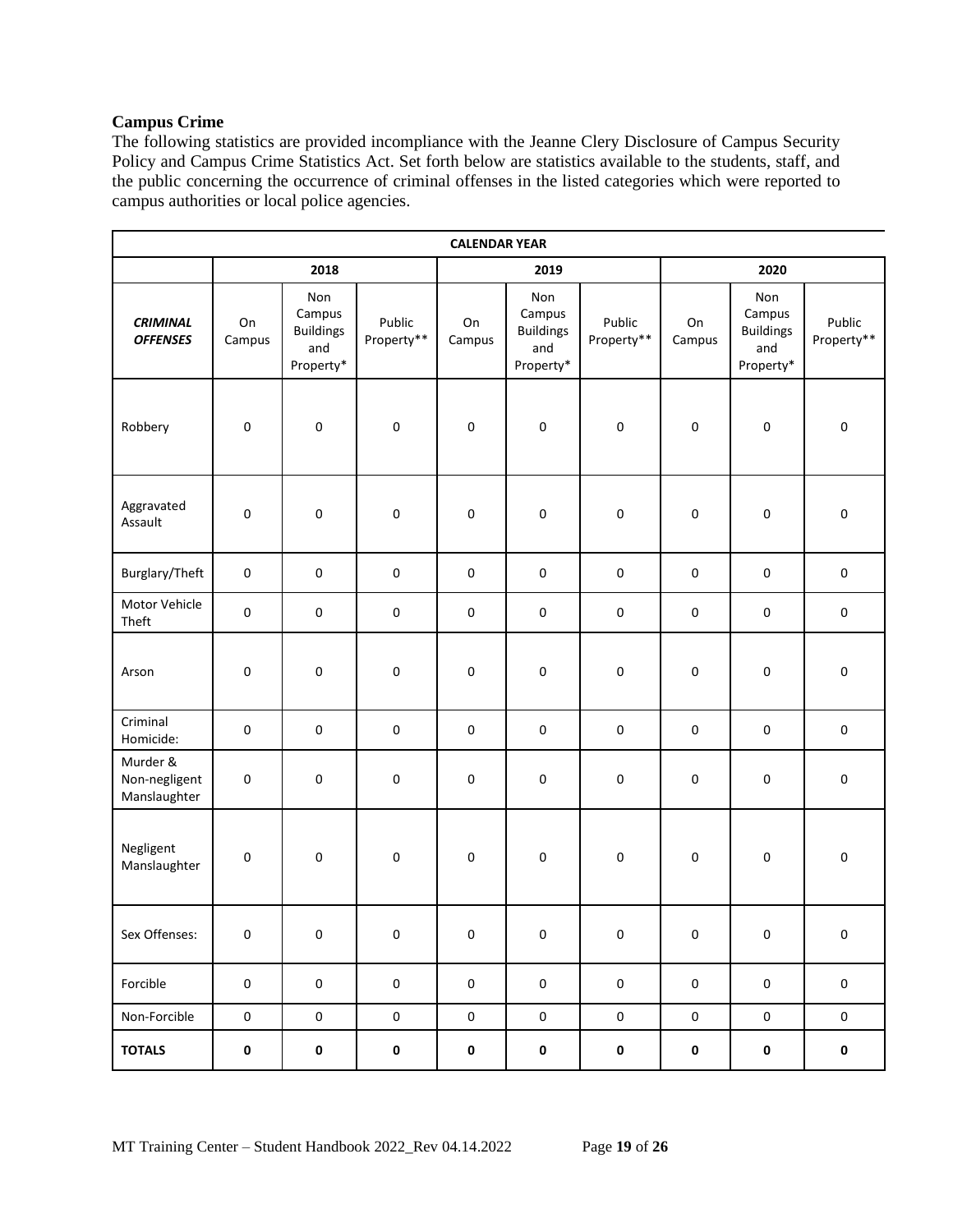|  | Hate crimes are identified by hate crime category (race, gender, religion, etc.) |  |  |  |  |
|--|----------------------------------------------------------------------------------|--|--|--|--|
|  |                                                                                  |  |  |  |  |

| <b>CALENDAR YEAR</b>                      |                     |                                                       |                      |              |                                                       |                      |              |                                                       |                      |  |
|-------------------------------------------|---------------------|-------------------------------------------------------|----------------------|--------------|-------------------------------------------------------|----------------------|--------------|-------------------------------------------------------|----------------------|--|
|                                           | 2018                |                                                       |                      |              | 2019                                                  |                      | 2020         |                                                       |                      |  |
| <b>HATE CRIMES</b>                        | On<br>Campus        | Non<br>Campus<br><b>Buildings</b><br>and<br>Property* | Public<br>Property** | On<br>Campus | Non<br>Campus<br><b>Buildings</b><br>and<br>Property* | Public<br>Property** | On<br>Campus | Non<br>Campus<br><b>Buildings</b><br>and<br>Property* | Public<br>Property** |  |
| Robbery                                   | $\mathsf 0$         | 0                                                     | $\pmb{0}$            | 0            | $\pmb{0}$                                             | $\pmb{0}$            | 0            | $\pmb{0}$                                             | $\pmb{0}$            |  |
| Aggravated<br>Assault                     | $\mathsf 0$         | 0                                                     | $\pmb{0}$            | $\pmb{0}$    | $\pmb{0}$                                             | $\mathsf 0$          | $\pmb{0}$    | $\pmb{0}$                                             | $\pmb{0}$            |  |
| Burglary/Theft                            | $\mathsf 0$         | $\mathsf{O}\xspace$                                   | $\pmb{0}$            | $\pmb{0}$    | $\pmb{0}$                                             | $\pmb{0}$            | $\pmb{0}$    | $\pmb{0}$                                             | $\pmb{0}$            |  |
| Motor Vehicle<br>Theft                    | $\mathbf 0$         | 0                                                     | $\pmb{0}$            | 0            | 0                                                     | $\pmb{0}$            | 0            | $\pmb{0}$                                             | 0                    |  |
| Arson                                     | $\mathsf 0$         | 0                                                     | $\mathsf 0$          | $\pmb{0}$    | $\pmb{0}$                                             | $\pmb{0}$            | $\pmb{0}$    | $\pmb{0}$                                             | $\pmb{0}$            |  |
| Criminal<br>Homicide:                     | $\mathsf 0$         | 0                                                     | $\pmb{0}$            | 0            | 0                                                     | $\pmb{0}$            | 0            | $\pmb{0}$                                             | $\pmb{0}$            |  |
| Murder &<br>Non-negligent<br>Manslaughter | $\pmb{0}$           | 0                                                     | $\pmb{0}$            | 0            | $\pmb{0}$                                             | $\pmb{0}$            | 0            | $\pmb{0}$                                             | $\mathsf 0$          |  |
| Negligent<br>Manslaughter                 | $\pmb{0}$           | 0                                                     | $\mathsf 0$          | 0            | 0                                                     | $\mathsf 0$          | 0            | $\pmb{0}$                                             | $\pmb{0}$            |  |
| Sex Offenses:                             | $\mathsf 0$         | $\pmb{0}$                                             | $\pmb{0}$            | $\mathbf 0$  | $\pmb{0}$                                             | $\pmb{0}$            | 0            | $\pmb{0}$                                             | $\pmb{0}$            |  |
| Forcible                                  | $\mathsf 0$         | $\pmb{0}$                                             | $\mathsf 0$          | $\mathbf 0$  | $\pmb{0}$                                             | $\pmb{0}$            | $\pmb{0}$    | $\pmb{0}$                                             | $\pmb{0}$            |  |
| Non-Forcible                              | $\mathsf{O}\xspace$ | $\pmb{0}$                                             | $\pmb{0}$            | $\pmb{0}$    | 0                                                     | $\pmb{0}$            | 0            | 0                                                     | 0                    |  |
| <b>TOTALS</b>                             | $\pmb{0}$           | $\pmb{0}$                                             | $\mathbf 0$          | $\mathbf 0$  | $\pmb{0}$                                             | $\pmb{0}$            | $\pmb{0}$    | $\pmb{0}$                                             | $\pmb{0}$            |  |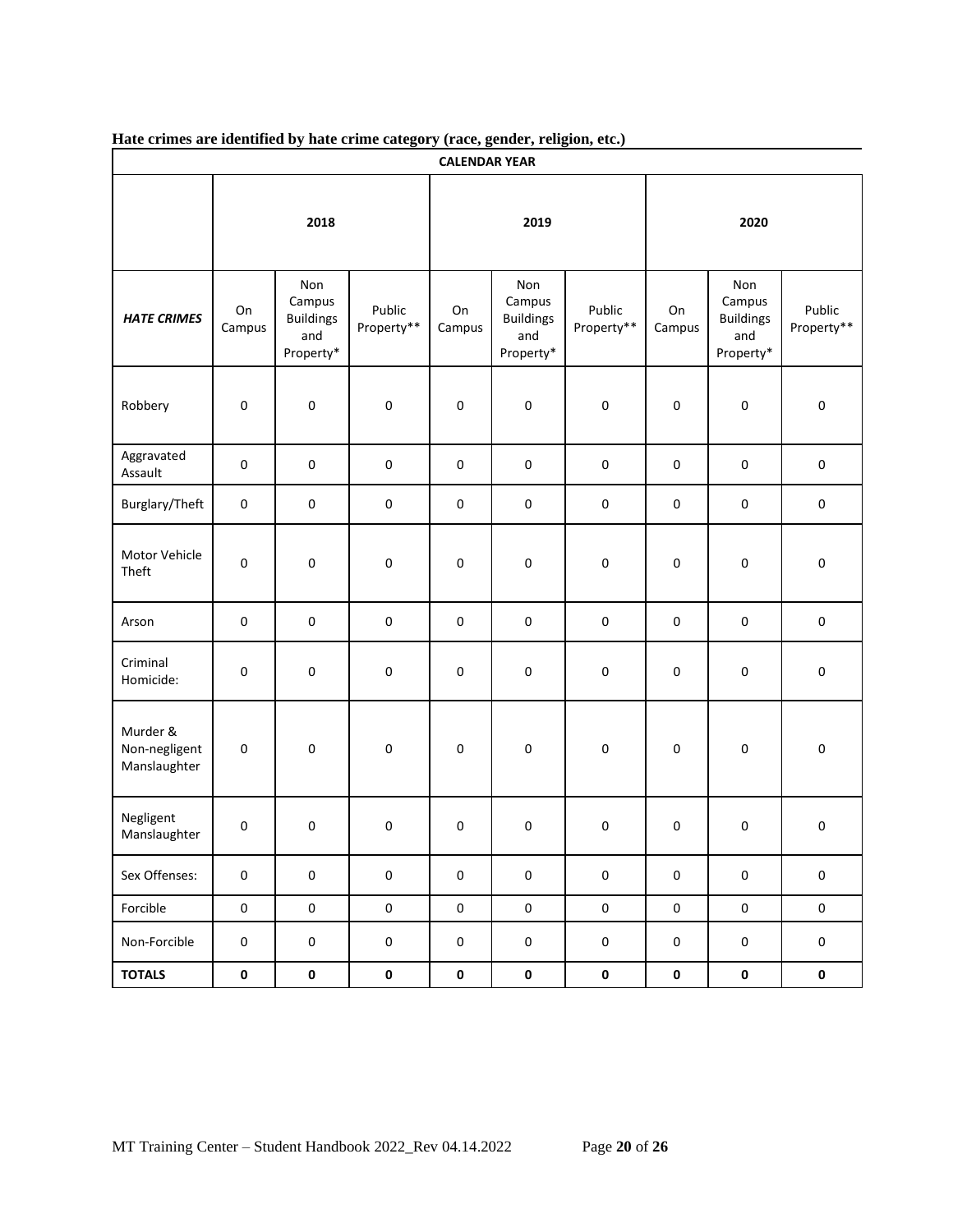| <b>Arrests/Persons Referred for Campus Disciplinary Action</b> |  |  |
|----------------------------------------------------------------|--|--|
|                                                                |  |  |

| <b>CALENDAR YEAR</b>      |              |                                                       |                      |              |                                                       |                      |                     |                                                       |                      |  |
|---------------------------|--------------|-------------------------------------------------------|----------------------|--------------|-------------------------------------------------------|----------------------|---------------------|-------------------------------------------------------|----------------------|--|
|                           | 2018         |                                                       |                      | 2019         |                                                       |                      | 2020                |                                                       |                      |  |
|                           | On<br>Campus | Non<br>Campus<br><b>Buildings</b><br>and<br>Property* | Public<br>Property** | On<br>Campus | Non<br>Campus<br><b>Buildings</b><br>and<br>Property* | Public<br>Property** | On<br>Campus        | Non<br>Campus<br><b>Buildings</b><br>and<br>Property* | Public<br>Property** |  |
| Liquor Law<br>Violations: | $\mathbf 0$  | 0                                                     | $\mathbf 0$          | $\mathsf 0$  | $\pmb{0}$                                             | 0                    | 0                   | $\pmb{0}$                                             | $\mathbf 0$          |  |
| Arrests                   | $\pmb{0}$    | $\pmb{0}$                                             | $\pmb{0}$            | $\pmb{0}$    | $\pmb{0}$                                             | $\pmb{0}$            | $\mathsf{O}\xspace$ | $\pmb{0}$                                             | $\pmb{0}$            |  |
| Disciplinary<br>Action    | $\pmb{0}$    | $\pmb{0}$                                             | $\pmb{0}$            | $\pmb{0}$    | $\mathsf 0$                                           | 0                    | 0                   | $\pmb{0}$                                             | $\pmb{0}$            |  |
| Drug Abuse<br>Violations: | $\pmb{0}$    | 0                                                     | $\mathsf{O}\xspace$  | 0            | $\pmb{0}$                                             | 0                    | 0                   | $\pmb{0}$                                             | $\pmb{0}$            |  |
| Arrests                   | $\pmb{0}$    | $\pmb{0}$                                             | $\pmb{0}$            | $\pmb{0}$    | $\pmb{0}$                                             | $\pmb{0}$            | $\mathsf{O}\xspace$ | $\pmb{0}$                                             | $\pmb{0}$            |  |
| Disciplinary<br>Action    | $\pmb{0}$    | 0                                                     | $\pmb{0}$            | 0            | $\pmb{0}$                                             | $\pmb{0}$            | 0                   | $\pmb{0}$                                             | $\pmb{0}$            |  |
| Weapons<br>Possessions:   | 0            | $\pmb{0}$                                             | $\mathbf 0$          | $\pmb{0}$    | $\pmb{0}$                                             | 0                    | 0                   | $\pmb{0}$                                             | $\mathsf 0$          |  |
| Arrests                   | $\pmb{0}$    | $\pmb{0}$                                             | $\pmb{0}$            | $\mathsf 0$  | $\mathsf 0$                                           | $\pmb{0}$            | 0                   | $\pmb{0}$                                             | $\pmb{0}$            |  |
| Disciplinary<br>Action    | $\pmb{0}$    | $\pmb{0}$                                             | $\pmb{0}$            | $\pmb{0}$    | $\mathsf 0$                                           | $\pmb{0}$            | 0                   | $\pmb{0}$                                             | $\pmb{0}$            |  |
| <b>TOTALS</b>             | $\pmb{0}$    | $\pmb{0}$                                             | $\pmb{0}$            | $\pmb{0}$    | $\pmb{0}$                                             | $\pmb{0}$            | 0                   | $\pmb{0}$                                             | $\pmb{0}$            |  |

*\*On public property within or immediately adjacent to campus.*

*\*\*In or on non-campus buildings or property that your institution owns or controls.*

#### <span id="page-20-0"></span>**Firearm Policy**

MT Training Center prohibits students, employees, visitors and guests from bringing open carry firearms of any type onto School property, including all buildings, parking lots, open areas and lawns. Pursuant to section 30.07, Penal Code (Trespass by license holder with an openly carried handgun), a person licensed under subchapter H, Chapter 411 Government Code (handgun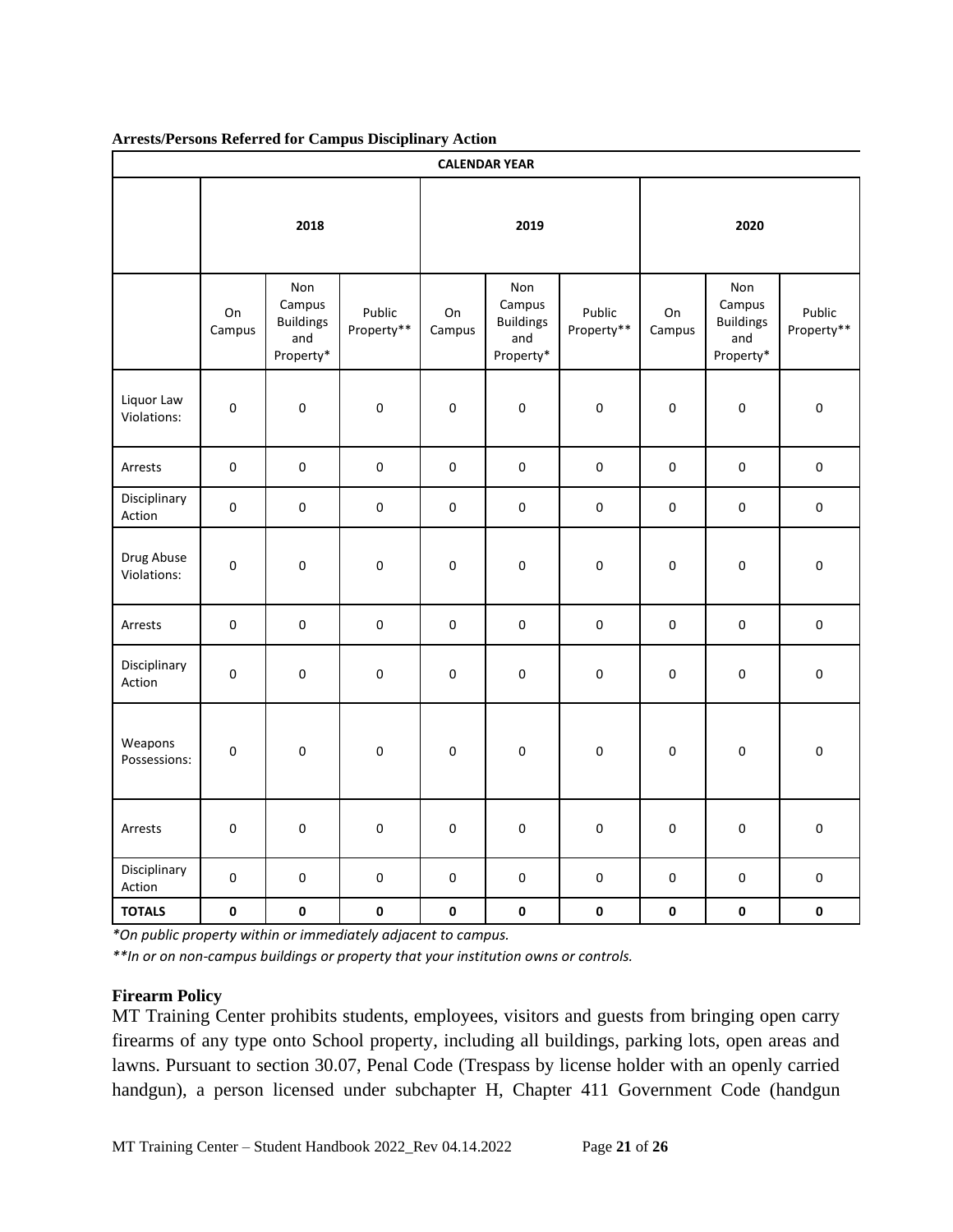licensing law), may not enter this property with a handgun that is carried openly. In order to avoid any confusion, students and employees are strongly encouraged to disclose to School administration of their legal intent to carry a concealed forearm (License to Carry).

# <span id="page-21-0"></span>**Sexual Harassment**

# <span id="page-21-1"></span>**Definition**

Set forth by the Equal Employment Opportunity Commission (EEOC). The EEOC defines sexual harassment as unwelcome sexual advances, requests for sexual favors, and other verbal or physical conduct of a sexual nature when:

- Submission to such conduct is made either explicitly or implicitly a term or condition of your employment.
- Submission to or rejection of such conduct by you is used as the basis for employment decisions affecting you.
- Such conduct has the purpose or effect of unreasonably interfering with your work performance or creating an intimidating, hostile or offensive working environment.

# <span id="page-21-2"></span>**MT Training Center's Responsibility**

• The school wants you to have a learning environment that is free of sexual harassment by other students, the administrative staff and instructors with whom you must interact during your studies. Sexual harassment is specifically prohibited as unlawful and as a violation of the school's policy. The school is responsible for preventing sexual harassment in the facility, for taking immediate corrective action to stop sexual harassment in the facility and for promptly investigating any allegation of school-related sexual harassment.

### <span id="page-21-3"></span>**Complaint Procedure for Reporting Sexual Harassment**

If you experience or witness sexual harassment in the workplace, report it immediately to Melissa Cuellar, Chief Administrative Officer. You may also report harassment to any other member of the school's administrative staff. All allegations of sexual harassment will be quickly investigated. To the extent possible, your confidentiality and that of any witnesses and the alleged harasser will be protected against unnecessary disclosure. When the investigation is completed, you will be informed of the outcome of that investigation.

#### <span id="page-21-4"></span>**Retaliation Prohibited for any Sexual Harassment Claims**

The school shall not permit any student or employee retaliation against anyone who brings a complaint of sexual harassment or who speaks as a witness in the investigation of a complaint of sexual harassment.

# <span id="page-21-5"></span>**Email/Internet Policy**

Students are expected to use the Internet responsibly and productively. Internet access is limited to school related activities only and personal use is not permitted.

#### <span id="page-21-6"></span>**Media Services**

MT Training Center is dedicated to maintaining a variety of current and relevant educational materials. The scope of Media Services is to provide educational materials for all programs offered at MTTC. To this end, MTTC maintains educational materials and equipment such as reference books, business, professional, technical, and industrial manuals; Audio-visual equipment; internet access; and other materials. The Media Center is open to all students, faculty, and staff during regular school hours.

# <span id="page-21-7"></span>**Equipment**

The students attending MT Training Center will be taught using a variety of instructional devices. Computers will be equipped with Windows operating systems and all software programs will have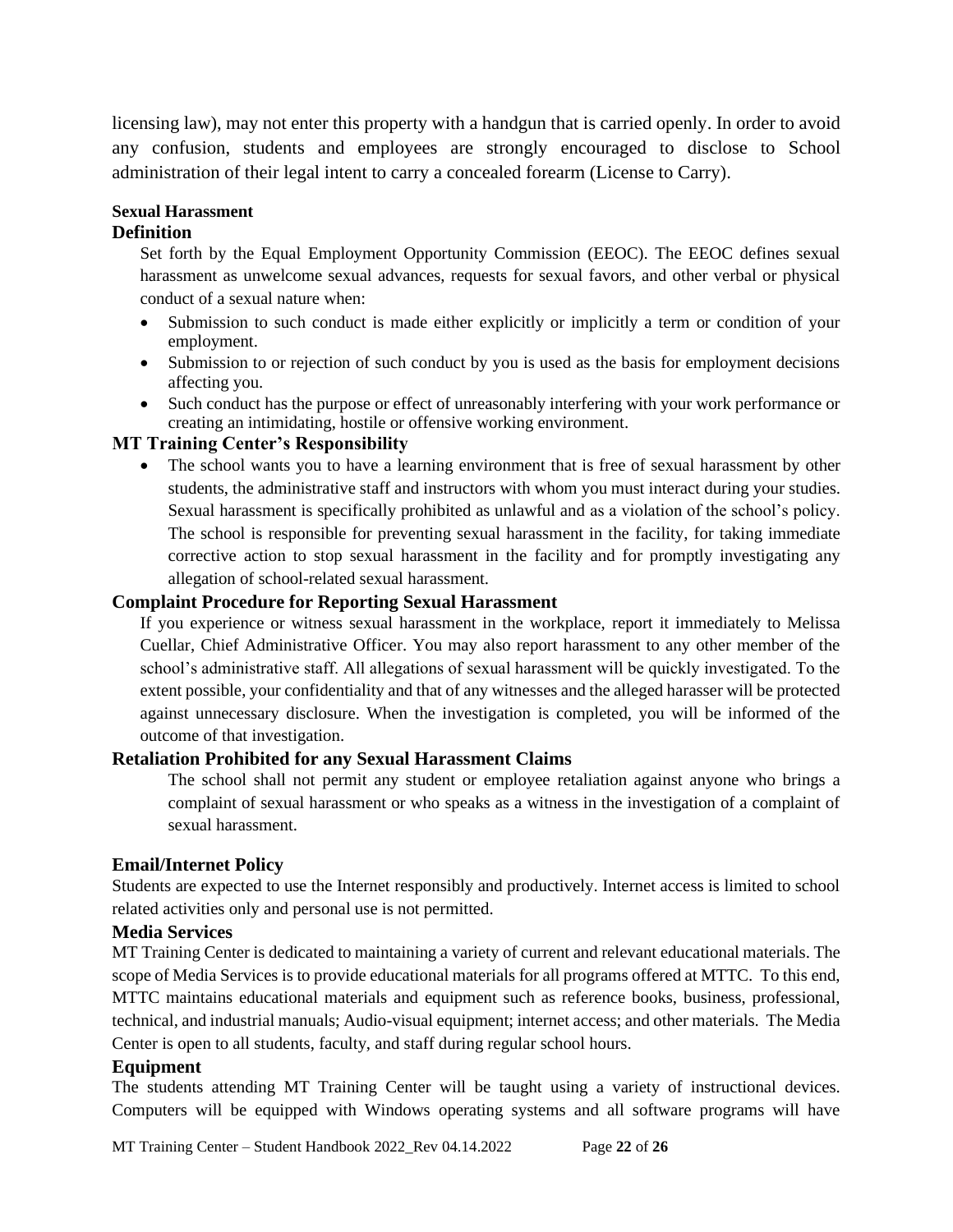Windows based applications. Business office training will utilize different models of transcribers, dictation machines, and office equipment so that students are exposed to a wide variety of machines. Classroom lectures will be enhanced with overhead projections, audiovisuals and anatomical models.

#### <span id="page-22-0"></span>**Emergency Policy**

### <span id="page-22-1"></span>**Emergency Closing/Early Release**

If offices are closed due to a severe ice storm, snowstorm, power failure, or other emergency, notification will be made through the school's Emergency Notification System which all students to students are encouraged to subscribe. School closings will also be posted on School social media outlets such as Twitter and Facebook. Cancellation of classes does not affect the regular operation of the main office. Students can call the main school phone number and a recorded message will announce adjusted school hours or delays. MT Training Center severe weather closings are closely related to the Grand Prairie ISD's severe weather closings. In the event the Grand Prairie ISD closes for severe weather, MT Training Center follows suit. In the event conditions change during the day, students will be notified through the School's Emergency Notification System.

• Should an event warranting an early release, such as a heavy snowstorm, occur during the workday, the Chief Executive Officer will inform personnel and students of early dismissal.

### <span id="page-22-2"></span>**Evacuation Procedures**

In case of an evacuation:

a. Form a double line and walk quickly out of the building through the nearest exit to designated meeting areas.

b. Walk, DO NOT RUN. Do not take personal belongings.

c. Silence will be enforced. This allows everyone to listen to any specific instructions from instructors.

d. Everyone is required to meet in the designated area. The designated area is the Southeast Corner of the Front Parking Lot.

e. Roll call will be conducted. Instructors will report the results of the roll call to the Director.

# <span id="page-22-3"></span>**Fire Drills**

Fire drills are conducted quarterly. All staff, students, and instructors are required to participate. At the sound of the alarm, everyone will:

a. Form a double line and walk quickly out of the building through the nearest exit to designated meeting areas.

b. Walk, DO NOT RUN. Do not take personal belongings.

c. Silence will be enforced. This allows everyone to listen to any specific instructions from instructors.

d. Everyone is required to meet in the designated area. The designated area is the Southeast Corner of the Front Parking Lot.

e. Roll call will be conducted. Instructors will report the results of the roll call to the Director.

Documentation of each drill will be kept in the Director's office.

# <span id="page-22-4"></span>**Policy for Tornado, Hurricane or Flood**

Should the MT Training Center be threatened by severe weather such as tornado, hurricane or flooding, it is important to remain calm and follow instructions from the Chief Administrative Officer or designated staff member. The Chief Administrative Officer or staff member will monitor the situation and if deemed necessary will alert the instructor of each class how to proceed. The designated areas for a tornado, hurricane or flood are the CNC and GED classrooms. When asked to move to those areas, it is vital that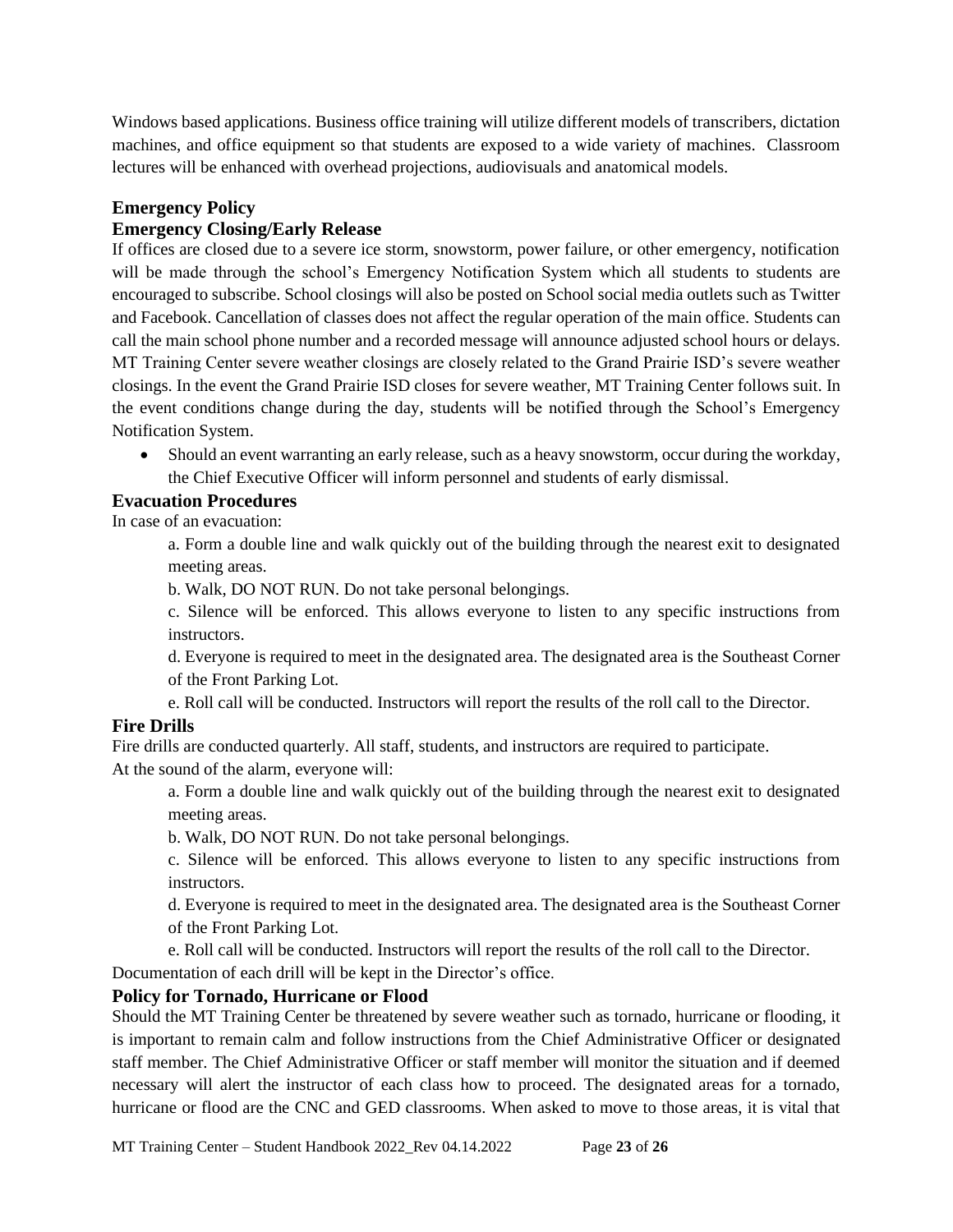everyone move quickly but stay calm and understand it is for their safety. We will remain in those safe areas until the all clear is given by the Chief Administrative Officer or designated staff member.

#### <span id="page-23-0"></span>**Policy for Robbery**

In the event the MT Training Center is robbed, all students and staff should remain calm. If the chance exists and if the students and staff are safely able to do so, exit the building using the nearest exit that is away from the robber. It is extremely important that you not try to be the "hero" and endanger your life as well as the lives of fellow students and staff. If able to do so, or once you have exited the building, the first person out should contact the police as soon as safely possible.

#### <span id="page-23-1"></span>**Policy for Hostage Situation**

In a hostage situation, if possible, everyone should exit the building if not told to remain. It is imperative that, if you are in direct contact with the intruder, you do as you are requested. It is important to remember not to try to be the "hero" because it will endanger your life as well as the lives of others. The first person safely out of harm's way should call 911 to alert police of the situation. If asked to do so, remain on the line with police. Unless it is safe to do so, DO NOT call police if you are still in the building, again, it would endanger your life and the lives of others. Remember that if you do call police they will ask you to stay away from the intruder but provide as much information as to the location of the intruder. It is extremely important that you stay calm and convey only the information that is relevant to the situation and understand that if police enter the building they will not know who the intruder and the hostage are, so you must stay down and follow instructions.

#### <span id="page-23-2"></span>**Policy for Bomb Threat Called In**

If a bomb threat is called in, the person taking the call will alert the Chief Administrative Officer who will initiate an evacuation as outlined in the Evacuations Procedures plan. The person taking the call will then immediately call 911 to alert police of the bomb possibility. Once the building is evacuated, there will be no re-entry until the police have given the "all clear" to the Chief Administrative Officer.

#### <span id="page-23-3"></span>**Policy for Bomb Threat in Person**

If a person makes a bomb threat to a representative or student of MT Training Center, the representative or student should immediately alert the Chief Administrative Officer so that evacuation can be initiated using the Evacuation Procedures plan that is in place. The Chief Administrative Officer will then call 911 to contact police. Once the police have arrived, the person to whom the threat was made will explain to the police what exactly was said and where it was implied the bomb was located. Once the building is evacuated, there will be no re-entry until the police have given the "all clear" to the Chief Administrative Officer.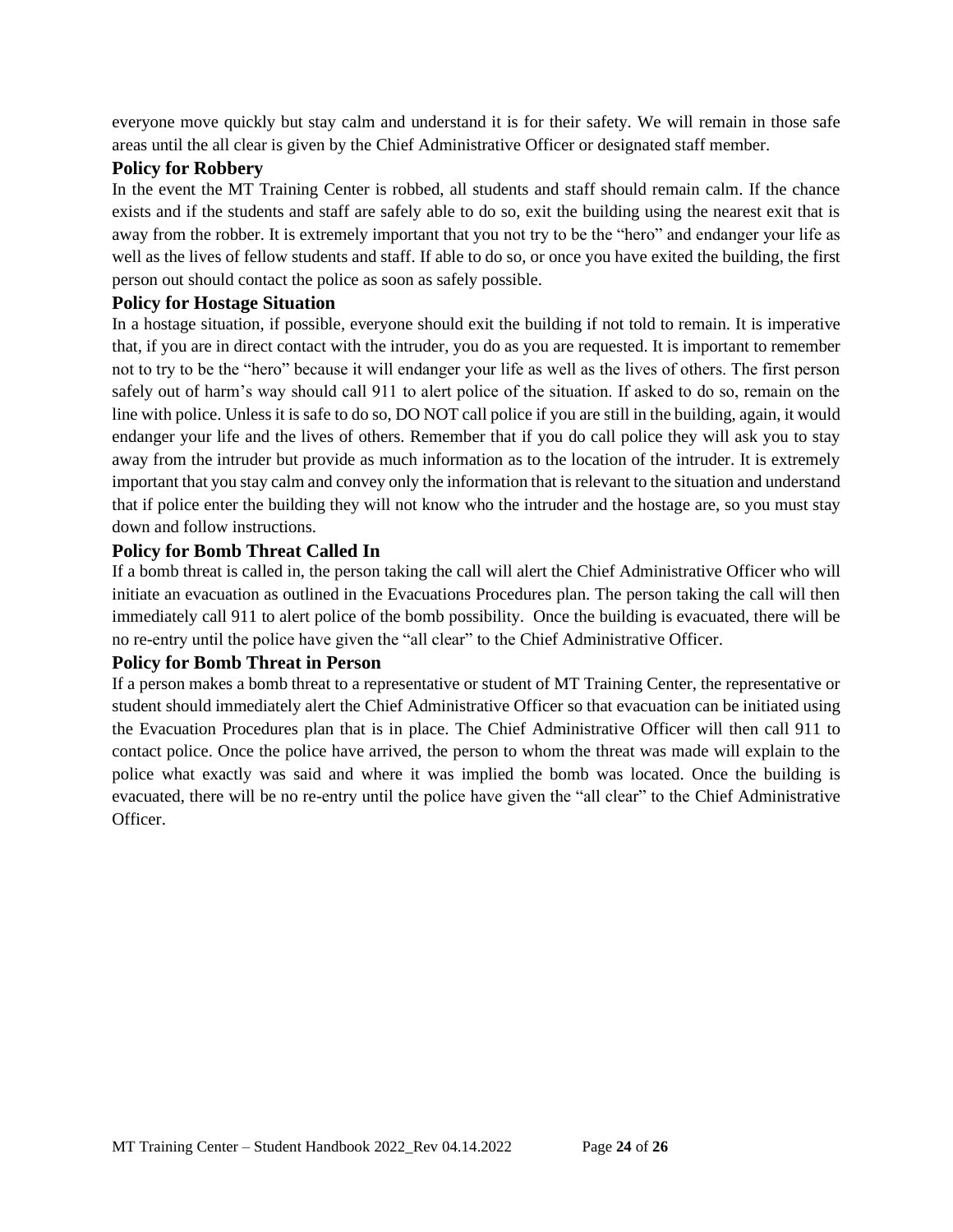# <span id="page-24-0"></span>**Staff Organizational Chart**